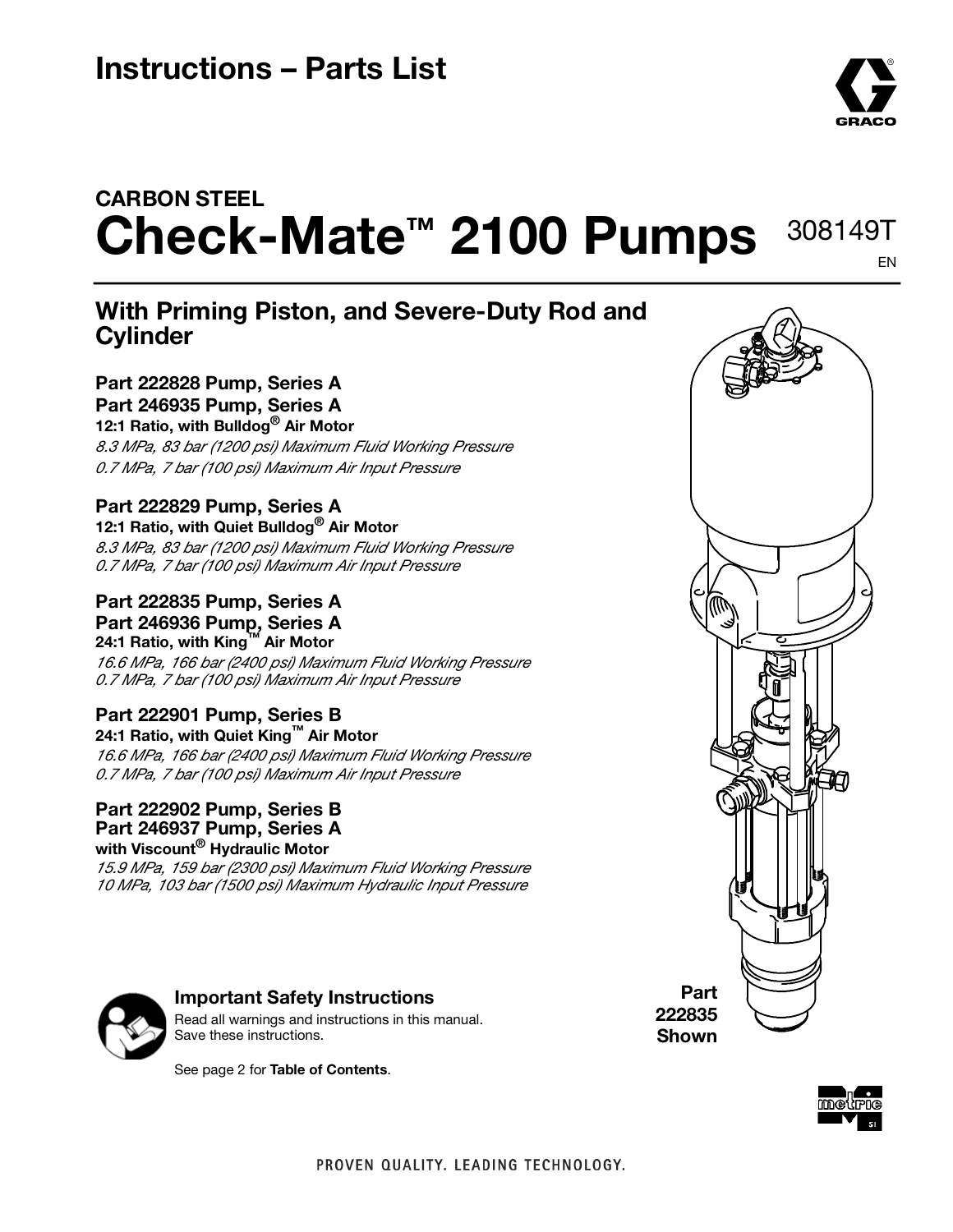# <span id="page-1-0"></span>**Table of Contents**

| Operation  12                              |
|--------------------------------------------|
| Troubleshooting  15                        |
| Service  16                                |
|                                            |
| Technical Specifications  31               |
| (Model 222828 and 246935 Bulldog Pump) 31  |
| (Model 222829 Quiet Bulldog Pump) 32       |
| (Model 222835 and 246936 King Pump) 33     |
| (Model 222901 Quiet King Pump) 34          |
| (Model 222902 and 246937 Viscount Pump) 35 |
| Dimensions  36                             |
| Mounting Hole Layouts  37                  |
| (Bulldog, King, and Viscount Pumps) 37     |
| California Proposition 65  38              |
| Graco Standard Warranty  39                |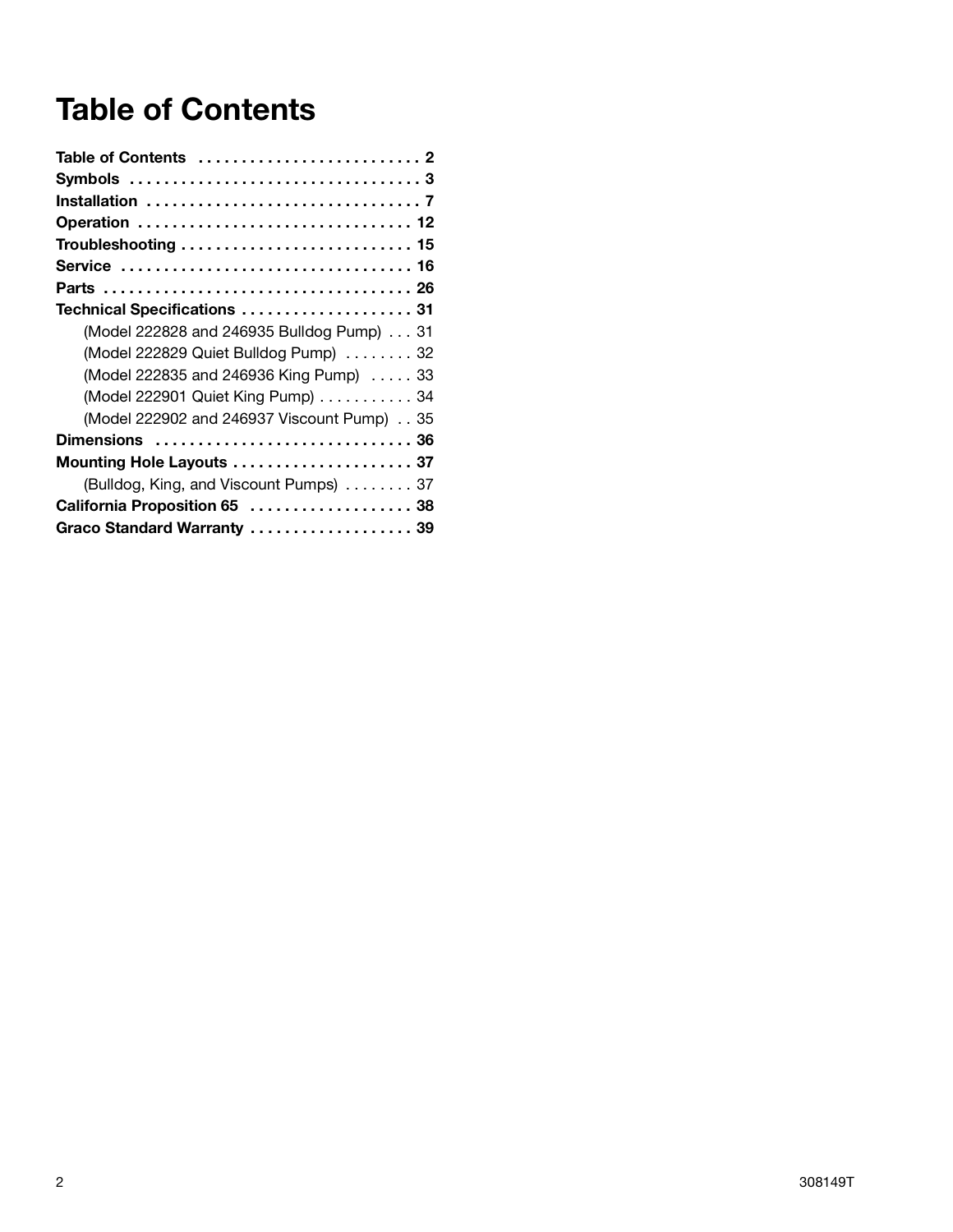# <span id="page-2-0"></span>**Symbols**

### **Warning Symbol Caution Symbol**

### **WARNING**

This symbol alerts you to the possibility of serious injury or death if you do not follow the instructions.

### **ACAUTION**

This symbol alerts you to the possibility of damage to or destruction of equipment if you do not follow the instructions.

# **WARNING**



#### **EQUIPMENT MISUSE HAZARD**

Equipment misuse can cause the equipment to rupture or malfunction and result in serious injury.

- This equipment is for professional use only.
- Read all instruction manuals, tags, and labels before operating the equipment.
- Use the equipment only for its intended purpose. If you are uncertain about usage, call your Graco distributor.
- Do not alter or modify this equipment. Use only genuine Graco parts and accessories.
- Check equipment daily. Repair or replace worn or damaged parts immediately.
- Do not exceed the maximum working pressure of the lowest rated system component. Refer to the **[Technical](#page-30-0)  [Specifications](#page-30-0)** on pages [31](#page-30-0)[-35](#page-34-1) for the maximum working pressure of this equipment.
- Use fluids and solvents which are compatible with the equipment wetted parts. Refer to the **[Technical](#page-30-0)  [Specifications](#page-30-0)** section of all equipment manuals. Read the fluid and solvent manufacturer's warnings.
- Do not kink or overbend hoses or use hoses to pull equipment.
- Route hoses away from traffic areas, sharp edges, moving parts, and hot surfaces. Do not expose Graco hoses to temperatures above 82°C (180°F) or below -40°C (-40°F).
- Wear hearing protection when operating this equipment.
- Do not lift pressurized equipment.
- Comply with all applicable local, state, and national fire, electrical, and safety regulations.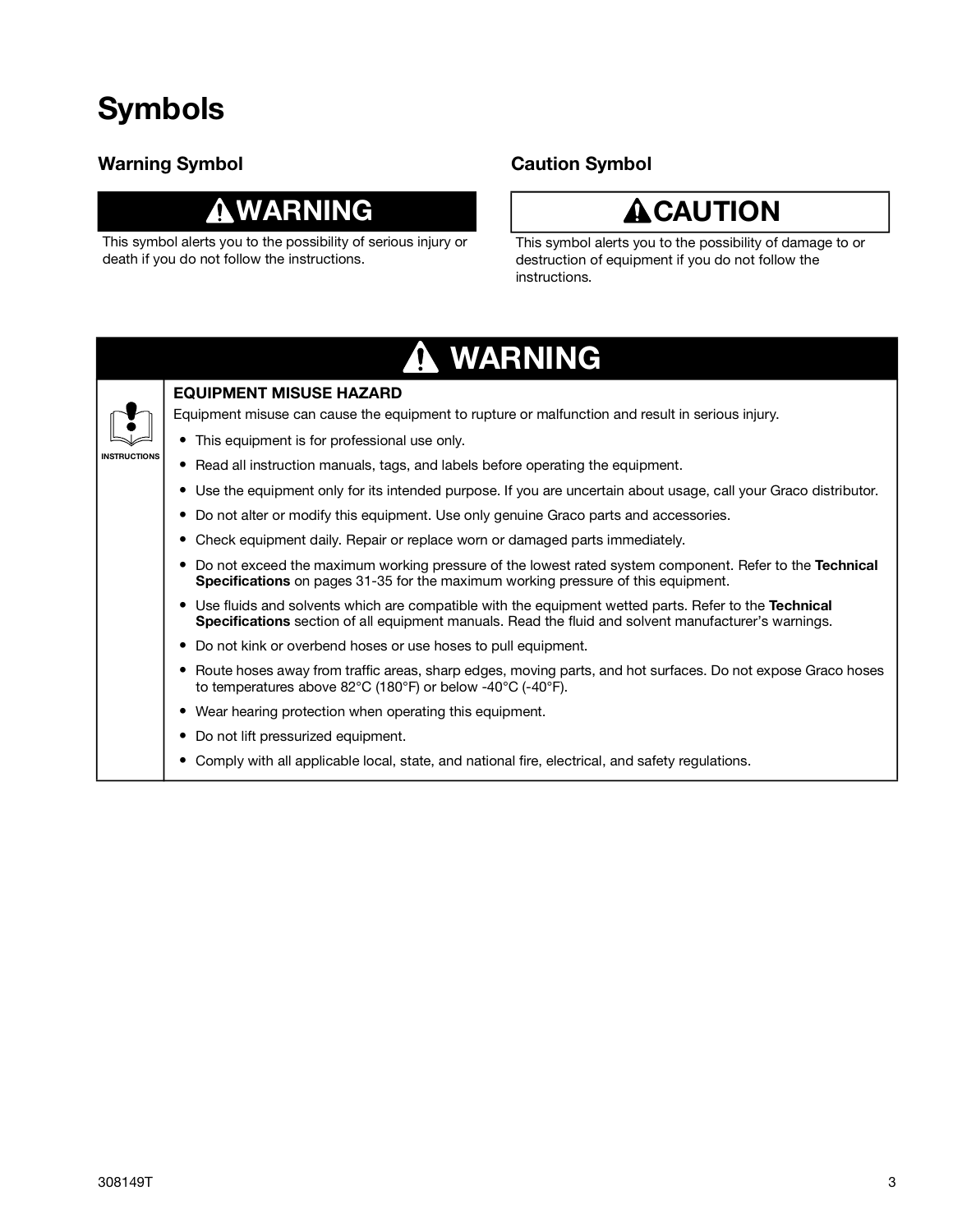| A WARNING                                                                                                                                                                                                                                          |
|----------------------------------------------------------------------------------------------------------------------------------------------------------------------------------------------------------------------------------------------------|
| <b>SKIN INJECTION HAZARD</b>                                                                                                                                                                                                                       |
| Spray from the gun/valve, hose leaks, or ruptured components can inject fluid into your body and cause extremely<br>serious injury, including the need for amputation. Fluid splashed in the eyes or on the skin can also cause serious<br>injury. |
| • Fluid injected into the skin might look like just a cut, but it is a serious injury. Get immediate surgical treatment.                                                                                                                           |
| Do not point the gun/valve at anyone or at any part of the body.<br>$\bullet$                                                                                                                                                                      |
| Do not put your hand or fingers over the spray tip/nozzle.                                                                                                                                                                                         |
| Do not stop or deflect leaks with your hand, body, glove or rag.<br>$\bullet$                                                                                                                                                                      |
| Do not "blow back" fluid; this is not an air spray system.<br>$\bullet$                                                                                                                                                                            |
| Always have the tip guard and the trigger guard on the gun/valve when spraying.<br>$\bullet$                                                                                                                                                       |
| Be sure the gun/valve trigger safety operates before spraying.                                                                                                                                                                                     |
| Lock the gun/valve trigger safety when you stop spraying.                                                                                                                                                                                          |
| Follow the Pressure Relief Procedure on page 12 whenever you: are instructed to relieve pressure; stop<br>$\bullet$<br>spraying; clean, check, or service the equipment; and install or clean the spray tip/nozzle.                                |
| Tighten all fluid connections before operating the equipment.<br>$\bullet$                                                                                                                                                                         |
| Check the hoses, tubes, and couplings daily. Replace worn, damaged, or loose parts immediately. Permanently<br>$\bullet$<br>coupled hoses cannot be repaired; replace the entire hose.                                                             |
| • Use only Graco approved hoses. Do not remove any spring guard that is used to help protect the hose from rupture<br>caused by kinks or bends near the couplings.                                                                                 |
| <b>MOVING PARTS HAZARD</b>                                                                                                                                                                                                                         |
| Moving parts, such as the air motor piston, can pinch or amputate your fingers.                                                                                                                                                                    |
| • Keep clear of all moving parts when starting or operating the pump.                                                                                                                                                                              |
| Before servicing the equipment, follow the <b>Pressure Relief Procedure</b> on page 12 to prevent the equipment from<br>starting unexpectedly.                                                                                                     |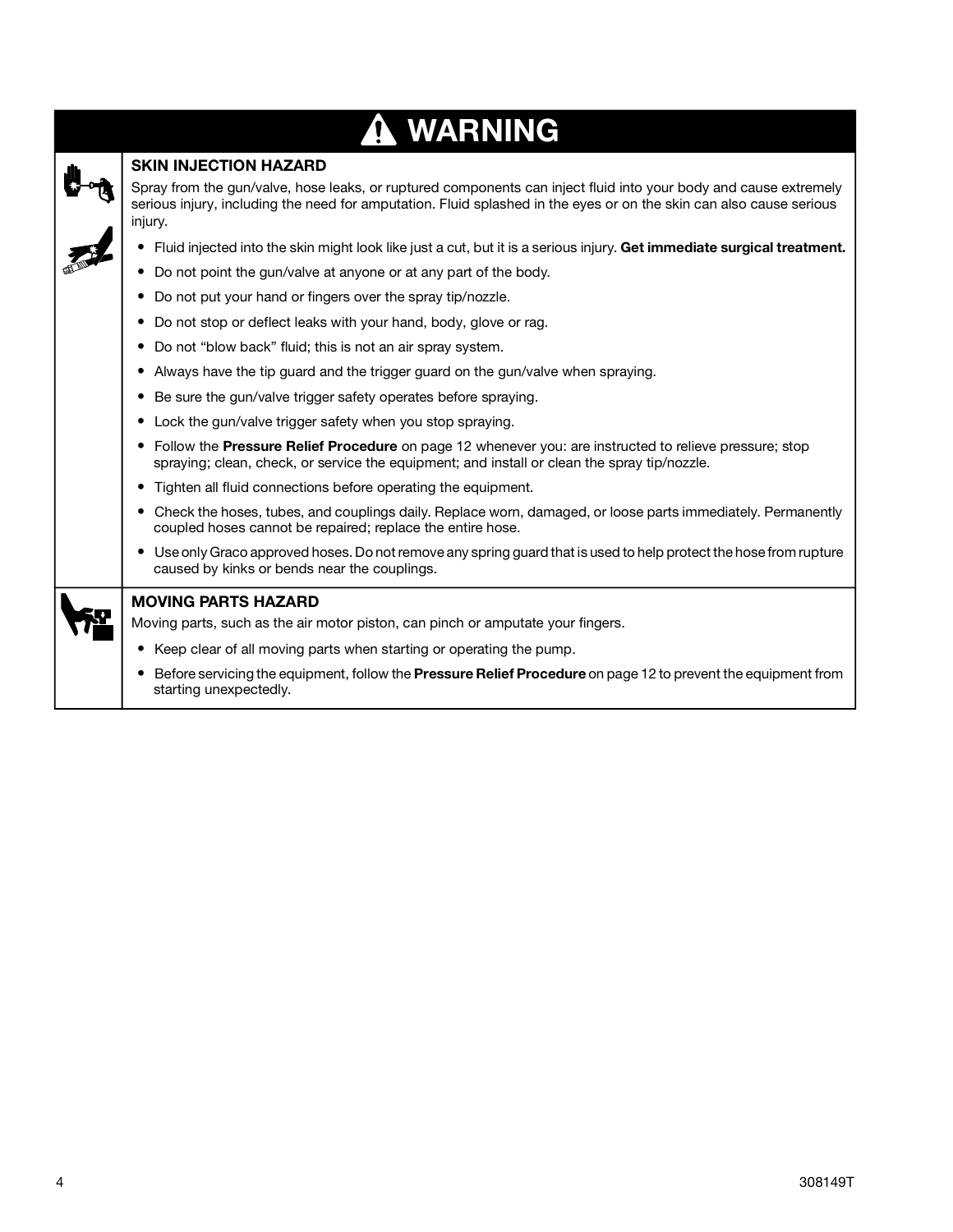<span id="page-4-0"></span>

| A WARNING                                                                                                                                                                                    |
|----------------------------------------------------------------------------------------------------------------------------------------------------------------------------------------------|
| <b>FIRE AND EXPLOSION HAZARD</b>                                                                                                                                                             |
| Improper grounding, poor ventilation, open flames or sparks can cause a hazardous condition and result in a fire or<br>explosion and serious injury.                                         |
| Ground the equipment and the object being sprayed. Refer to Grounding on page 7.                                                                                                             |
| If there is any static sparking or you feel an electric shock while using this equipment, stop spraying immediately.<br>Do not use the equipment until you identify and correct the problem. |
| Provide fresh air ventilation to avoid the buildup of flammable fumes from solvents or the fluid being sprayed.                                                                              |
| Keep the spray area free of debris, including solvent, rags, and gasoline.                                                                                                                   |
| Electrically disconnect all equipment in the spray area.                                                                                                                                     |
| Extinguish all open flames or pilot lights in the spray area.                                                                                                                                |
| Do not smoke in the spray area.                                                                                                                                                              |
| Do not turn on or off any light switch in the spray area while operating or if fumes are present.                                                                                            |
| Do not operate a gasoline engine in the spray area.                                                                                                                                          |
| • Keep a fire extinguisher in the work area.                                                                                                                                                 |
| <b>TOXIC FLUID HAZARD</b>                                                                                                                                                                    |
| Hazardous fluid or toxic fumes can cause serious injury or death if splashed in the eyes or on the skin, inhaled, or<br>swallowed.                                                           |
| Know the specific hazards of the fluid you are using.                                                                                                                                        |
| • Store hazardous fluid in an approved container. Dispose of hazardous fluid according to all local, state and national<br>quidelines.                                                       |
| Always wear protective eyewear, gloves, clothing and respirator as recommended by the fluid and solvent<br>manufacturer.                                                                     |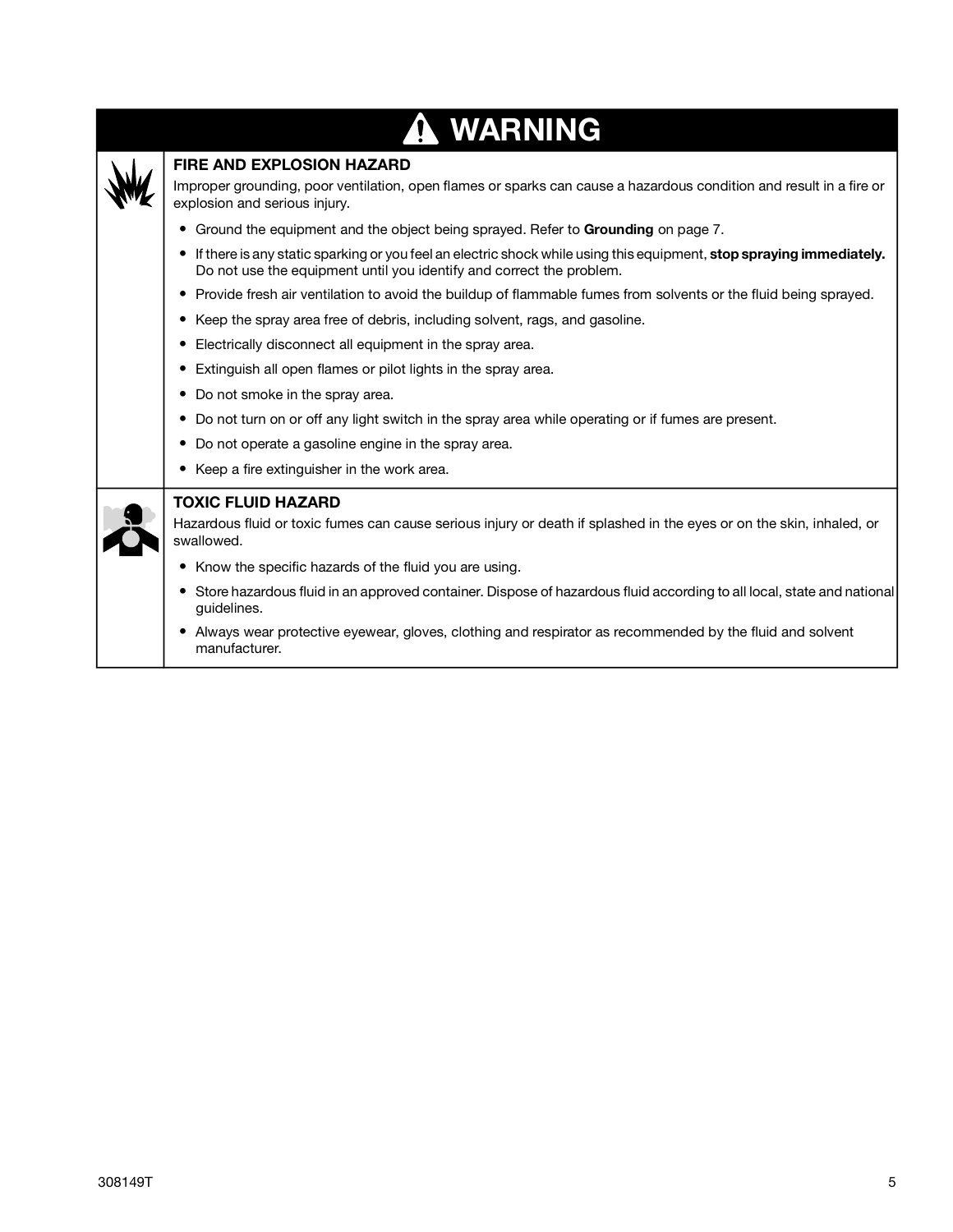| Ξ, |
|----|
|    |
|    |
|    |
|    |
|    |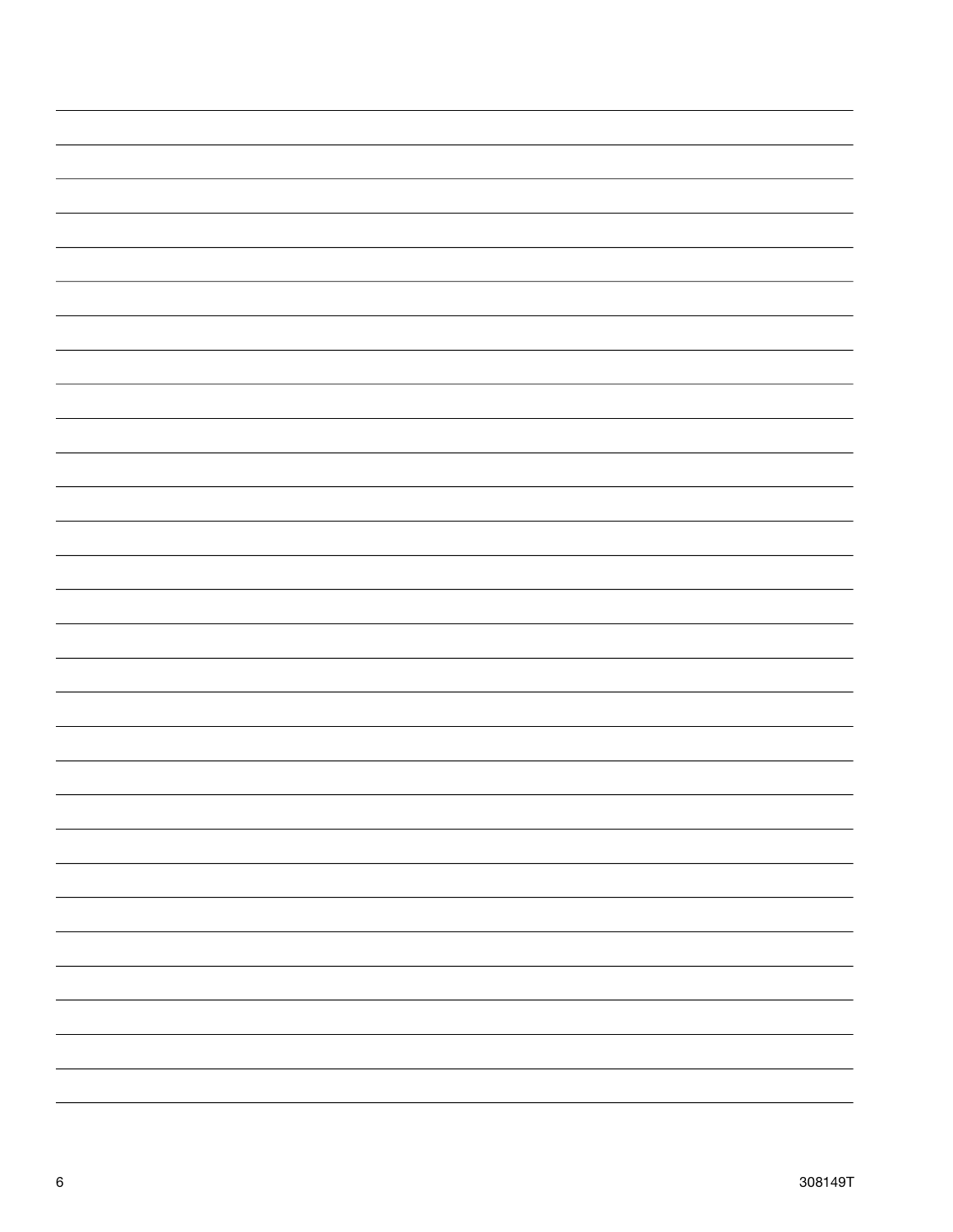# <span id="page-6-0"></span>**Installation**

#### <span id="page-6-1"></span>**Grounding**

### **WARNING**



**FIRE AND EXPLOSION HAZARD** 

Before operating the pump, ground the system as explained below. Also read the section **[FIRE AND EXPLOSION HAZARD](#page-4-0)** on page [5](#page-4-0).

1. King Pumps: use a ground wire and clamp. See [Fig. 1.](#page-6-2) Remove the ground screw (Z) and insert through eye of ring terminal at the end of ground wire (Y). Fasten ground screw back onto pump and tighten securely. Connect the other end of the wire to a true earth ground. Order Part No. 222011 Ground Wire and Clamp.

All Other Pumps: use a ground wire and clamp. See [Fig. 2.](#page-6-3) Loosen the grounding lug locknut (W) and washer (X). Insert one end of a 1.5 mm<sup>2</sup> (12 ga) minimum ground wire (Y) into the slot in lug (Z) and tighten the locknut securely. Connect the other end of the wire to a true earth ground. Order Part No. 237569 Ground Wire and Clamp.

- 2. Air and hydraulic hoses: use only electrically conductive hoses.
- 3. Fluid hoses: use only electrically conductive fluid hoses.
- 4. Air compressor or hydraulic power supply: follow manufacturer's recommendations.
- 5. Spray gun/dispensing valve: grounding is obtained through connection to a properly grounded fluid hose and pump.
- 6. Fluid supply container: according to your local code.
- 7. Object being sprayed: according to your local code.
- 8. All solvent pails used when flushing, according to your local code. Use only metal pails, which are conductive, placed on a grounded surface. Do not place the pail on a nonconductive surface, such as paper or cardboard, which interrupts the grounding continuity.
- 9. To maintain grounding continuity when flushing or relieving pressure, always hold a metal part of the spray gun/dispensing valve firmly to the side of a grounded metal pail, then trigger the gun/valve.



<span id="page-6-2"></span>

<span id="page-6-3"></span>

TI105 2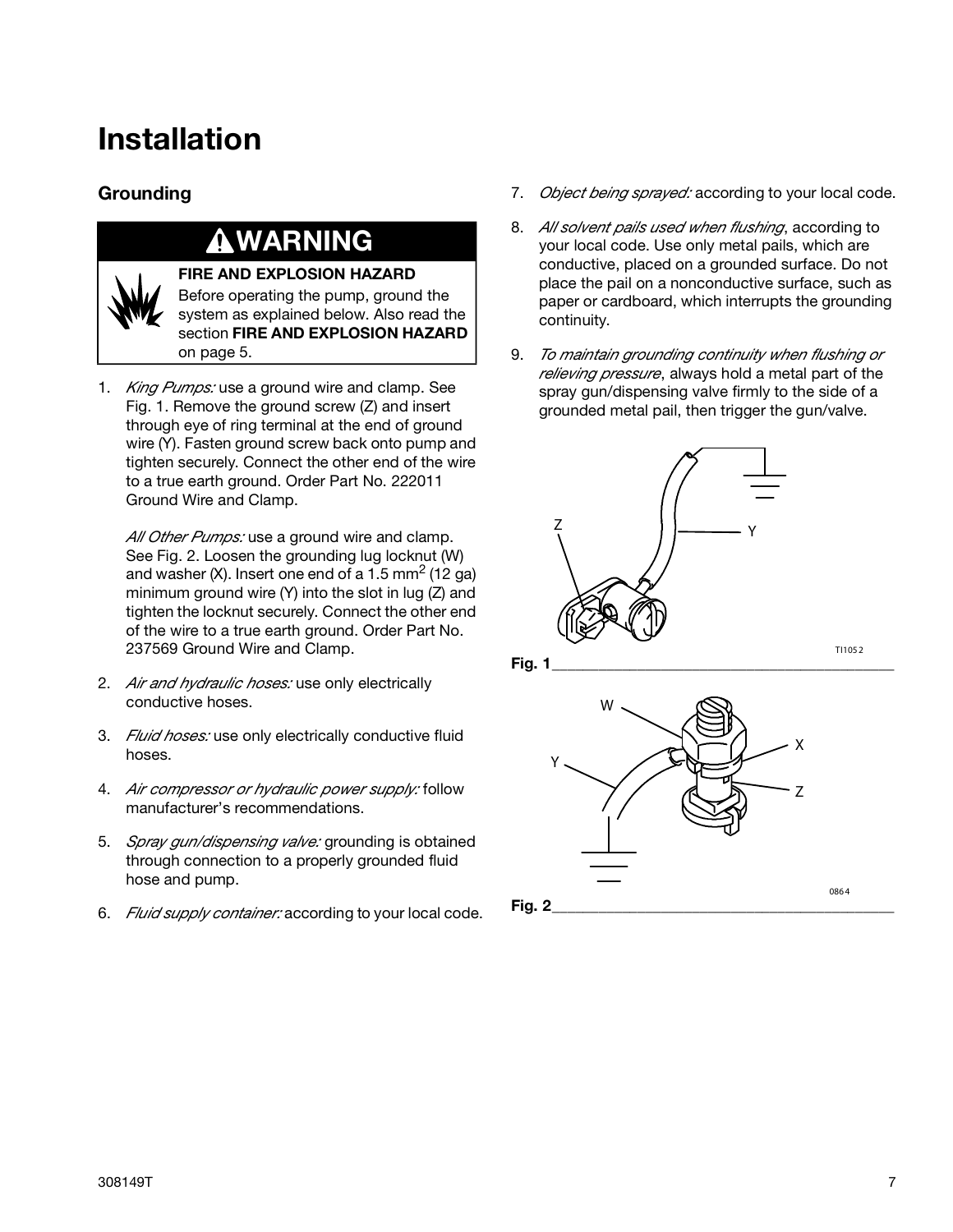### **Installation (AIR-POWERED PUMPS)**

**NOTE:** Reference numbers and letters in parentheses in the text refer to the callouts in the figures and the parts drawings.

Accessories are available from your Graco distributor. If you supply your own accessories, be sure they are adequately sized and pressure-rated to meet the system's requirements.

#### **KEY**

- **A** Pump
- **B** 200 Liter (55 Gallon) Air-Powered Ram
- **C** Pump Runaway Valve
- **D** Air Line Lubricator
- **E** Bleed-Type Master Air Valve (required, for pump)
- **F** Pump Air Regulator
- **G** Air Manifold
- **H** Electrically Conductive Air Supply Hose
- **J** Air Line Filter

The Typical Installation shown in [Fig. 3](#page-7-0) is only a guide for selecting and installing system components and accessories. Contact your Graco distributor for assistance in designing a system to suit your particular needs.

- **K** Bleed-Type Master Air Valve (for accessories)
- **L** Fluid Regulator
- **M** Fluid Drain Valve (required)
- **N** Electrically Conductive Fluid Supply Hose
- **P** Fluid Shutoff Valve
- **R** Gun/Valve Swivel
- **S** Airless Spray Gun or Dispensing Valve
- **T** Ram Air Regulator
- **Y** Ground Wire (required, see page [7](#page-6-1) for installation instructions) FLUID HEADER PIPE



<span id="page-7-0"></span>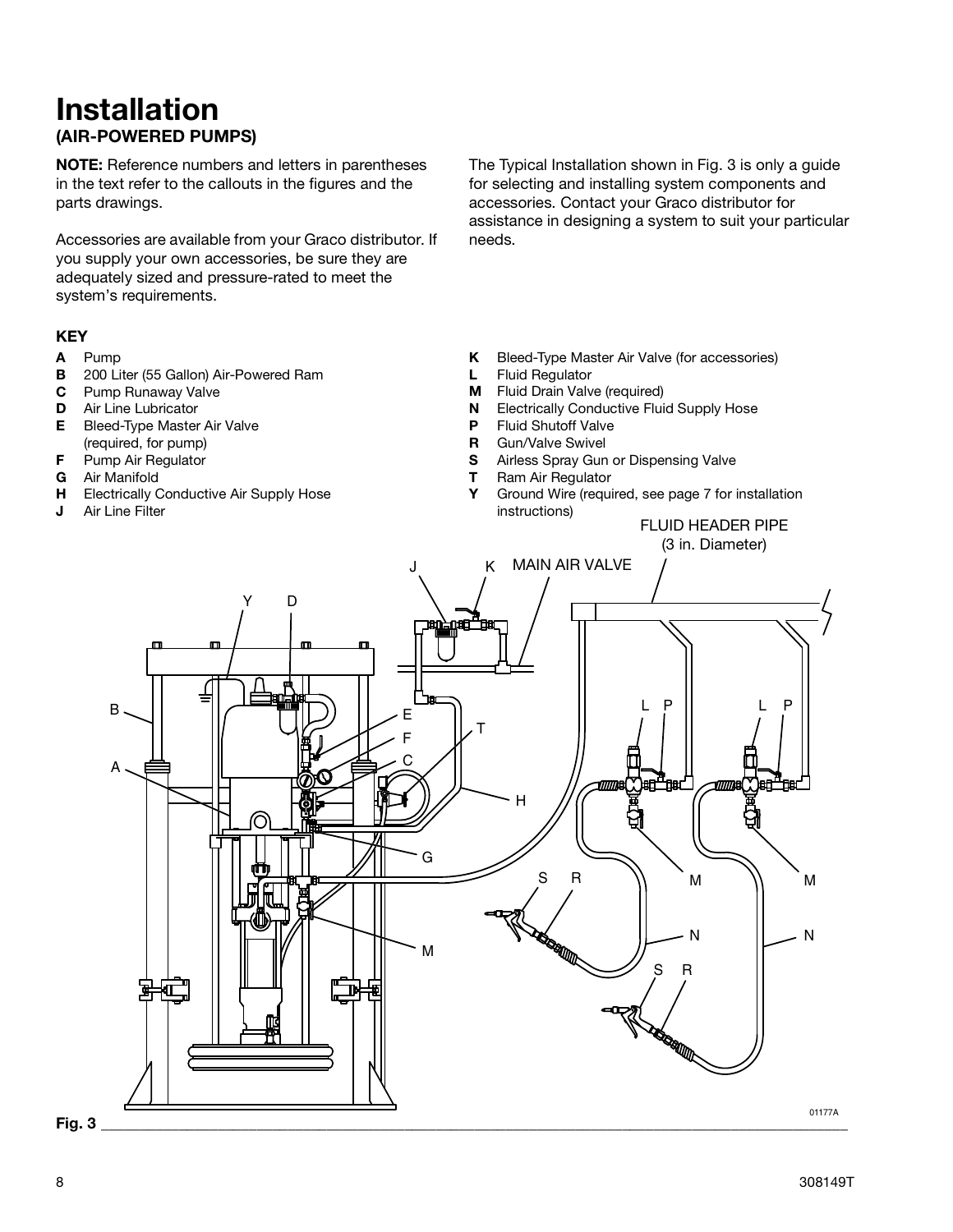### **Installation (AIR-POWERED PUMPS)**

### **SYSTEM ACCESSORIES**

### **WARNING**

A bleed-type master air valve (E) and a fluid drain valve (M) are required in your system. These accessories help reduce the risk of serious injury, including fluid injection and splashing of fluid in the eyes or on the skin, and injury from moving parts if you are adjusting or repairing the pump.

The bleed-type master air valve relieves air trapped between this valve and the pump after the air is shut off. Trapped air can cause the pump to cycle unexpectedly. Locate the valve close to the pump.

The fluid drain valve assists in relieving fluid pressure in the displacement pump, hose, and gun. Triggering the gun to relieve pressure may not be sufficient.

### **Air and Fluid Hoses**

Be sure all air hoses (H) and fluid hoses (N) are properly sized and pressure-rated for your system. Use only electrically conductive hoses. Fluid hoses must have spring guards on both ends.

#### **Mounting Accessories**

Mount the pump (A) to suit the type of installation planned. [Fig. 3](#page-7-0) on page [8](#page-7-0) illustrates a ram-mounted pump in a multi-gun header system. Pump dimensions and the mounting hole layout are shown on pages [36](#page-35-0)  and [37.](#page-36-0)

If you are mounting the pump on a ram, refer to the separate ram manual for installation and operation instructions.

#### **Air Line Accessories**

Install the following accessories in the order shown in [Fig. 3,](#page-7-0) using adapters as necessary:

• **An air line lubricator (D)** provides automatic air motor lubrication.

- **A bleed-type master air valve (E)** is required in your system to relieve air trapped between it and the air motor when the valve is closed (see the **WARNING** above). Be sure the bleed valve is easily accessible from the pump, and is located **downstream** from the air regulator.
- **An air regulator (F)** controls pump speed and outlet pressure by adjusting the air pressure to the pump. Locate the regulator close to the pump, but **upstream** from the bleed-type master air valve.
- **A pump runaway valve (C)** senses when the pump is running too fast and automatically shuts off the air to the motor. A pump which runs too fast can be seriously damaged.
- **An air manifold (G)** has a swivel air inlet. It mounts to a ram, and has ports for connecting lines to air accessories, such as the **ram air regulator (T)**.
- **An air line filter (J)** removes harmful dirt and moisture from the compressed air supply.
- **A second bleed-type air valve (K)** isolates the air line accessories for servicing. Locate upstream from all other air line accessories.

#### **Fluid Line Accessories**

Install the following accessories in the positions shown in [Fig. 3,](#page-7-0) using adapters as necessary:

- Install a **fluid shutoff valve (P)** at each gun drop, to isolate the gun and fluid accessories for servicing.
- Install a **fluid drain valve (M)** near the pump fluid outlet, and at each gun station. The drain valves are required in your system to relieve fluid pressure in the displacement pump, hose and gun (see the **WARNING** at left). Drain valves at the gun stations may be mounted in the base of a **fluid regulator (L)**, using an adapter.
- **A fluid regulator (L)** controls fluid pressure to the gun/valve, and dampens pressure surges.
- **A gun or valve (S)** dispenses the fluid. The gun shown in [Fig. 3](#page-7-0) is a high pressure dispensing gun for highly viscous fluids.
- **A gun swivel (R)** allows freer gun movement.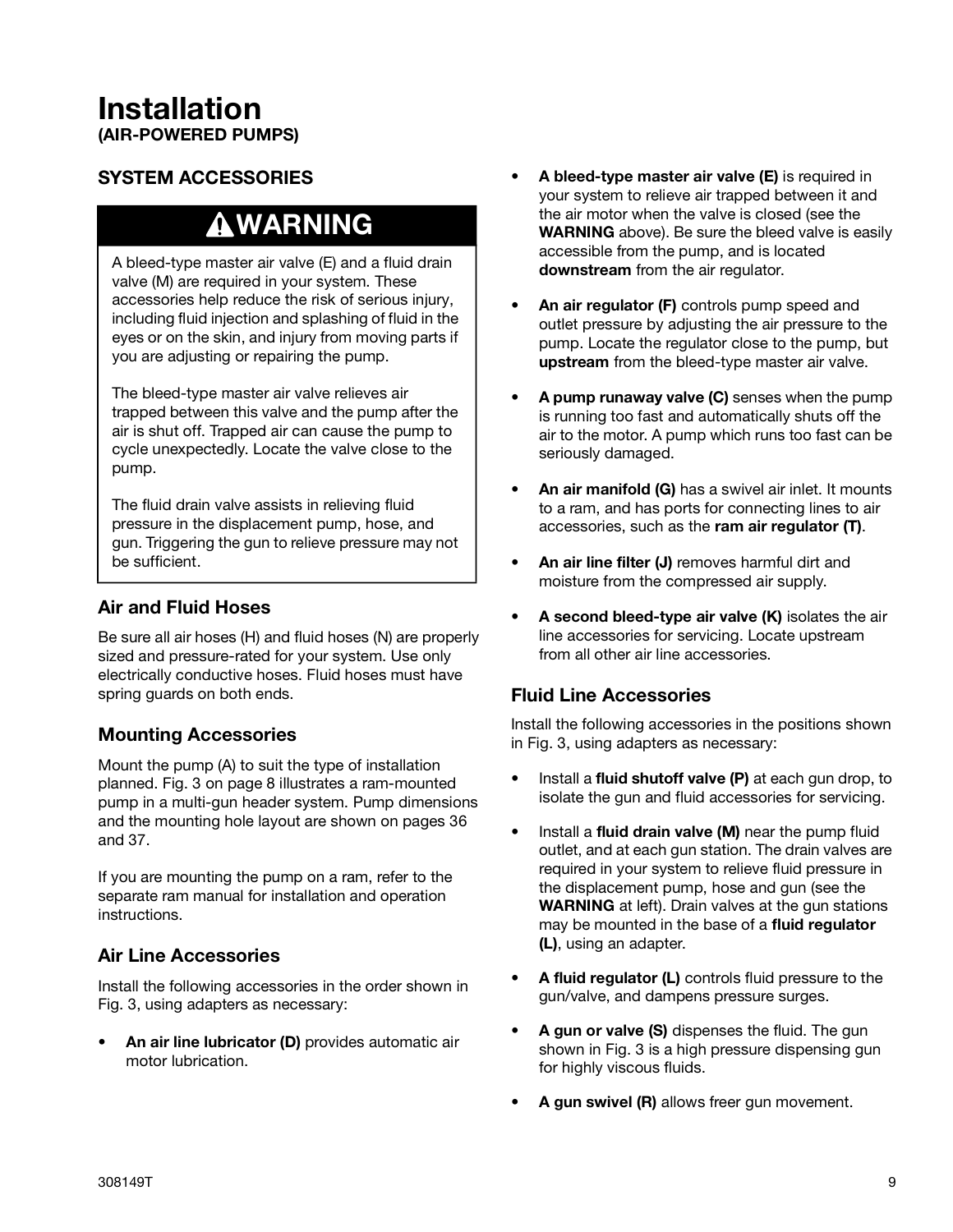### **Installation (HYDRAULIC-POWERED PUMPS)**

**NOTE:** Reference numbers and letters in parentheses in the text refer to the callouts in the figures and the parts drawing.

Accessories are available from your Graco. If you supply your own accessories, be sure they are adequately sized and pressure-rated to meet the system's requirements.

The Typical Installation shown in [Fig. 4](#page-9-0) is only a guide for selecting and installing system components and accessories. Contact your Graco distributor for assistance in designing a system to suit your particular needs.

# **ACAUTION**

It is very important to keep the hydraulic supply system clean at all times. Be sure that all hydraulic fluid lines are absolutely clean. Blow out the lines with air and flush thoroughly with solvent before connecting to the hydraulic motor, to avoid introducing harmful contaminants into the motor. Plug the hydraulic lines immediately when they are disconnected.

Do not exceed 37.8 liter/min (10 gpm) hydraulic oil volume to the motor, to avoid pump stalling.

For optimum pump performance, keep the temperature of the hydraulic oil below 54°C (130°F).

**Fig. 4 \_\_\_\_\_\_\_\_\_\_\_\_\_\_\_\_\_\_\_\_\_\_\_\_\_\_\_\_\_\_\_\_\_\_\_\_\_\_\_\_\_\_\_\_\_\_\_\_\_\_\_\_\_\_\_\_\_\_\_\_\_\_\_\_\_\_\_\_\_\_\_\_\_\_\_\_\_\_\_\_\_\_\_\_\_\_\_\_\_\_\_\_\_\_\_\_** 01178 B D E F G H J K M N Y L P R S T  $\cup$  $\overline{C}$ V AA A L M M P S N R AIR SHUTOFF VALVE FOR RAM FLUID HEADER PIPE (3 in. Diameter) AIR FILTER FOR RAM MAIN AIR LINE HYDRAULIC POWER SUPPLY DRAINAGE **CONTAINER V** Hydraulic Return Line Shutoff Valve **Y** Ground Wire (required, see page [7](#page-6-1) for installation instructions) **AA** Hydraulic Return Line Filter **A** Pump **B** 200 Liter (55 Gallon) Air-Powered Ram **C** Hydraulic Supply Line<br>**D** Hydraulic Return Line **Hydraulic Return Line E** Drain Line (from pressure reducing valve) **H** Pressure Reducing Valve **K** Drain Line (from motor drip pan) **L** Fluid Regulator **M** Fluid Drain Valve (required) **N** Electrically Conductive Fluid Supply Hose **P** Fluid Shutoff Valve **R** Gun/Valve Swivel **S** Airless Spray Gun or Dispensing Valve **T** Ram Air Regulator

**U** Hydraulic Supply Line Shutoff Valve

- 
- 
- 
- 
- **F** Pressure Gauge
- **G** Flow Control Valve
- 
- **J** Accumulator
- 
- 
- 
- 
- 
- <span id="page-9-0"></span>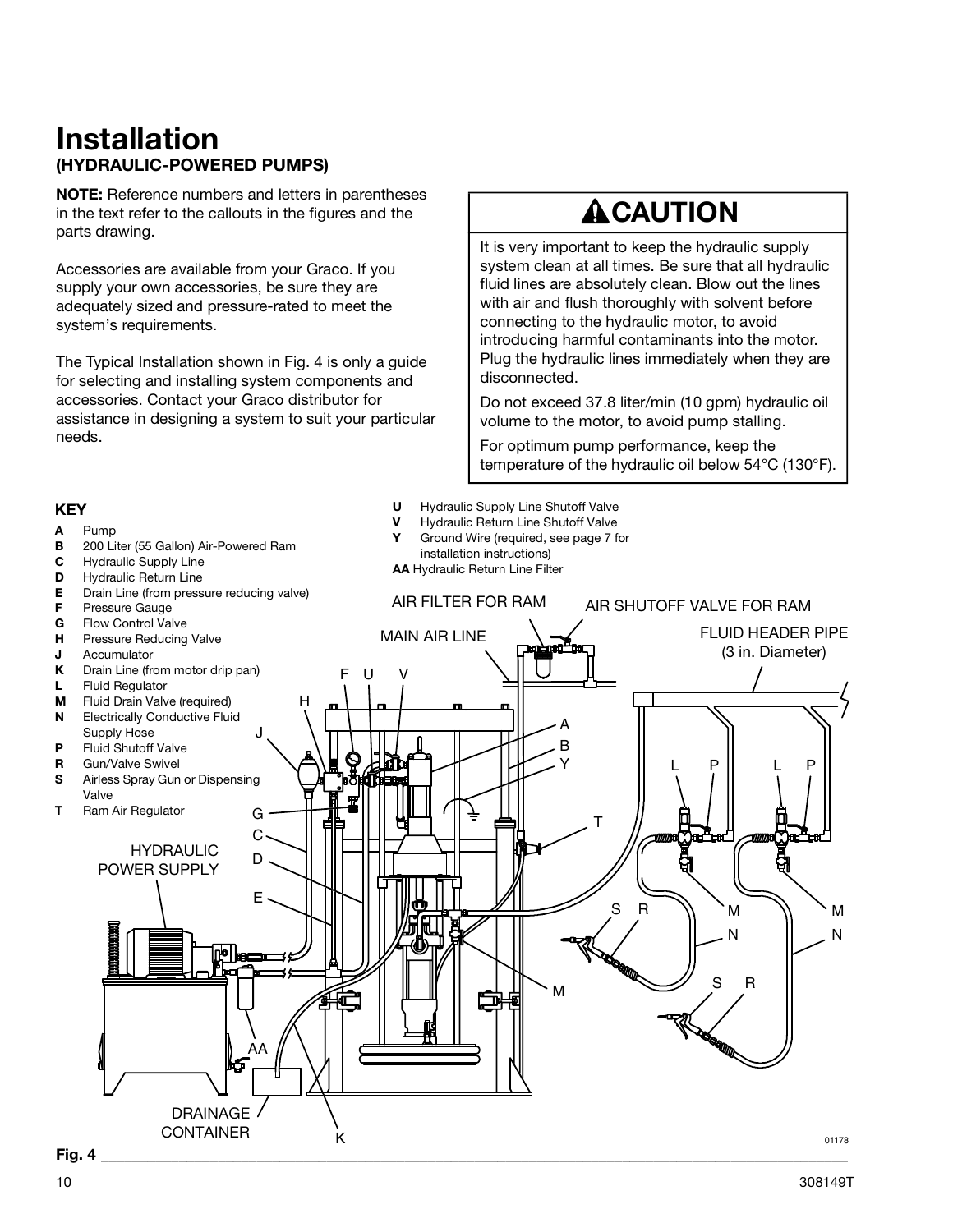### **Installation (HYDRAULIC-POWERED PUMPS)**

### **SYSTEM ACCESSORIES**

### **WARNING**

A fluid drain valve (M) is required in your system to help reduce the risk of serious injury, including fluid injection and splashing of fluid in the eyes or on the skin if you are adjusting or repairing the pump.

The fluid drain valve assists in relieving fluid pressure in the displacement pump, hose, and gun. Triggering the gun to relieve pressure may not be sufficient.

#### **Mounting Accessories**

Mount the pump (A) to suit the type of installation planned. [Fig. 4](#page-9-0) on page [10](#page-9-0) illustrates a ram-mounted pump in a multi-gun header system. Pump dimensions and the mounting hole layout are shown on pages [36](#page-35-0)  and [37.](#page-36-0)

If you are mounting the pump on a air-powered ram, refer to the separate ram manual for installation and operation instructions, and recommended air accessories.

#### **Filters**

Be sure your hydraulic power supply is equipped with a suction filter to the hydraulic pump and a system return line filter (AA) of 10 micron size.

Carefully follow the manufacturer's recommendations on reservoir and filter cleaning, and periodic changes of hydraulic fluid. Use only Graco-approved hydraulic oil. Order Part No. 169236, 5 gal. (19 liter) or 207428, 1 gal. (3.8 liter). Do not substitute a lower grade oil or one with a lower flash point.

#### **Hydraulic Lines**

The motor has a 3/4 npt(f) hydraulic oil supply fitting, and a 1" npt(f) hydraulic oil return fitting. Use a minimum 13 mm (1/2 in.) ID hydraulic supply line, and a minimum 16 mm (5/8 in.) ID return line.

**On the hydraulic supply line (C),** install the following accessories in the order shown in [Fig. 4](#page-9-0), using adapters as necessary:

- **A shutoff valve (U)** to isolate the pump for servicing.
- **A fluid pressure gauge (F)** to monitor hydraulic oil pressure to the motor and to avoid overpressurizing the motor or displacement pump, and **a pressure and temperature-compensated flow control valve (G)** to prevent the motor from running too fast and possibly damaging itself.
- **A pressure reducing valve (H), with a drain line (E)** running into the hydraulic return line (D).
- **An accumulator (J)** to reduce the hammering effect caused by the motor reversing direction.

**On the hydraulic return line (D),** install the following accessories in the order shown in [Fig. 4,](#page-9-0) using adapters as necessary:

- **A shutoff valve (V)** to isolate the pump for servicing.
- **A filter (AA)** of 10 micron size.

#### **Hydraulic Motor Drip Pan**

The hydraulic motor has a drip pan to collect any leakage that may occur. Connect a 6 mm (1/4 in.) ID drain line (K) to the barbed hose fitting on the drip pan, and place the free end in a suitable container to receive the drainage.

#### **Fluid Supply Hoses**

Be sure the fluid supply hose (N) is properly sized and pressure-rated for your system. Use only electrically conductive hoses. Fluid hoses must have spring guards on both ends.

#### **Fluid Line Accessories**

Install the following accessories in the positions shown in [Fig. 4,](#page-9-0) using adapters as necessary:

- Install a **fluid shutoff valve (P)** at each gun drop, to isolate the gun and fluid accessories for servicing.
- Install a **fluid drain valve (M)** near the pump fluid outlet, and at each gun station. The drain valves are required in your system to relieve fluid pressure in the displacement pump, hose and gun (see the **WARNING** at left). Drain valves at the gun stations may be mounted in the base of a **fluid regulator (L),** using an adapter.
- **A fluid regulator (L)** controls fluid pressure to the gun/valve, and dampens pressure surges.
- **A gun or valve (S)** dispenses the fluid. The gun shown in [Fig. 4](#page-9-0) is a high pressure dispensing gun for highly viscous fluids.
- **A gun swivel (R)** allows freer gun movement.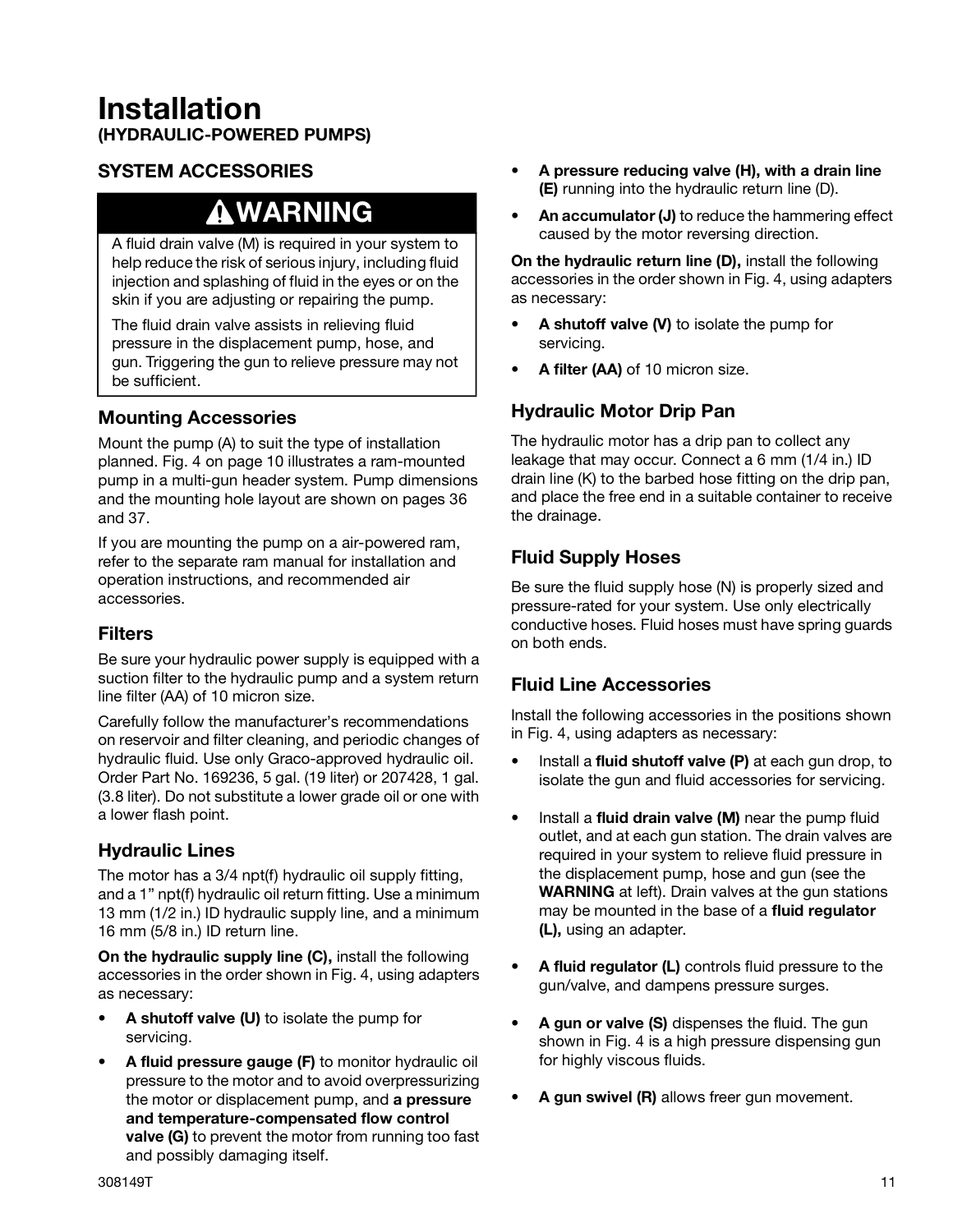# <span id="page-11-0"></span>**Operation**

#### **(ALL MODELS)**

<span id="page-11-1"></span>**Pressure Relief Procedure**

### **WARNING**

**SKIN INJECTION HAZARD**

Fluid under high pressure can be injected through the skin and cause serious injury. To reduce the risk of an injury from injection, splashing fluid, or moving parts, follow the

**[Pressure Relief Procedure](#page-11-1)** whenever you:

- are instructed to relieve the pressure,
- stop spraying/dispensing,
- check or service any of the system equipment,
- or install or clean the spray tip/nozzle.
- 1. Engage the gun/valve trigger safety.
- 2. Shut off the air or hydraulic supply to the pump.
- 3. In air-powered systems, close the bleed-type master air valve (required in your system). In hydraulic-powered systems, close the hydraulic supply line valve first, then the return line valve.
- 4. Unlock the gun/valve safety latch.
- 5. Hold a metal part of the gun/valve firmly to the side of a grounded metal pail, and trigger the gun/valve to relieve pressure.
- 6. Lock the gun/valve safety latch.
- 7. Open the drain valve (required in your system) and/or the pump bleeder valve, having a container ready to catch the drainage.
- 8. Leave the drain valve open until you are ready to spray/dispense again.

If you suspect that the spray tip/nozzle or hose is completely clogged, or that pressure has not been fully relieved after following the steps above, very slowly loosen the tip guard retaining nut, nozzle, or hose end coupling and relieve pressure gradually, then loosen completely. Now clear the tip/nozzle or hose.

### **Packing Nut/Wet-Cup**

Fill the packing nut/wet-cup (2) 1/3 full with Graco Throat Seal Liquid (TSL) or compatible solvent. See [Fig.](#page-12-0)  [5.](#page-12-0) Using the supplied wrench (104), adjust the packing nut weekly so it is just snug; do not overtighten. Follow the **[Pressure Relief Procedure](#page-11-1)** above before adjusting the packing nut.

### **Flushing the Pump**

The pump is tested with lightweight oil, which is left in to protect the pump parts. If the fluid you are using may be contaminated by the oil, flush it out with a compatible solvent before using the pump.

# **WARNING**

Before operating the pump, ground the system as explained under **[FIRE AND EXPLOSION HAZARD](#page-4-0)** and **[Grounding](#page-6-1)** on page [5.](#page-4-0)

#### **(AIR-POWERED MODELS)**

#### **Starting and Adjusting the Pump**

Supply fluid to the pump, per the requirements of your system.

Refer to [Fig. 3](#page-7-0) on page [8](#page-7-0). Be sure the air regulator (F) is closed. Then open the pump's bleed-type master air valve (E). Hold a metal part of the spray gun/dispensing valve (S) firmly to the side of a grounded metal pail and hold the trigger open. Now slowly open the air regulator until the pump starts.

Cycle the pump slowly until all the air is pushed out and the pump and hoses are fully primed. Release the spray gun/dispensing valve trigger and engage the safety latch. The pump should stall against pressure when the trigger is released.

If the pump fails to prime properly, open the bleeder valve plug (35) slightly. Use the bleed hole, on the underside of the valve body (34), as a priming valve until the fluid appears at the hole. See [Fig. 5](#page-12-0). Close the plug (35).

**NOTE:** When changing fluid containers with the hose and gun already primed, open the bleeder valve plug (35), to assist in priming the pump and venting air before it enters the hose. Close the bleeder valve when all air has been eliminated.

# **WARNING**

To reduce the risk of fluid injection, do not use your hand or fingers to cover the bleed hole when priming the pump.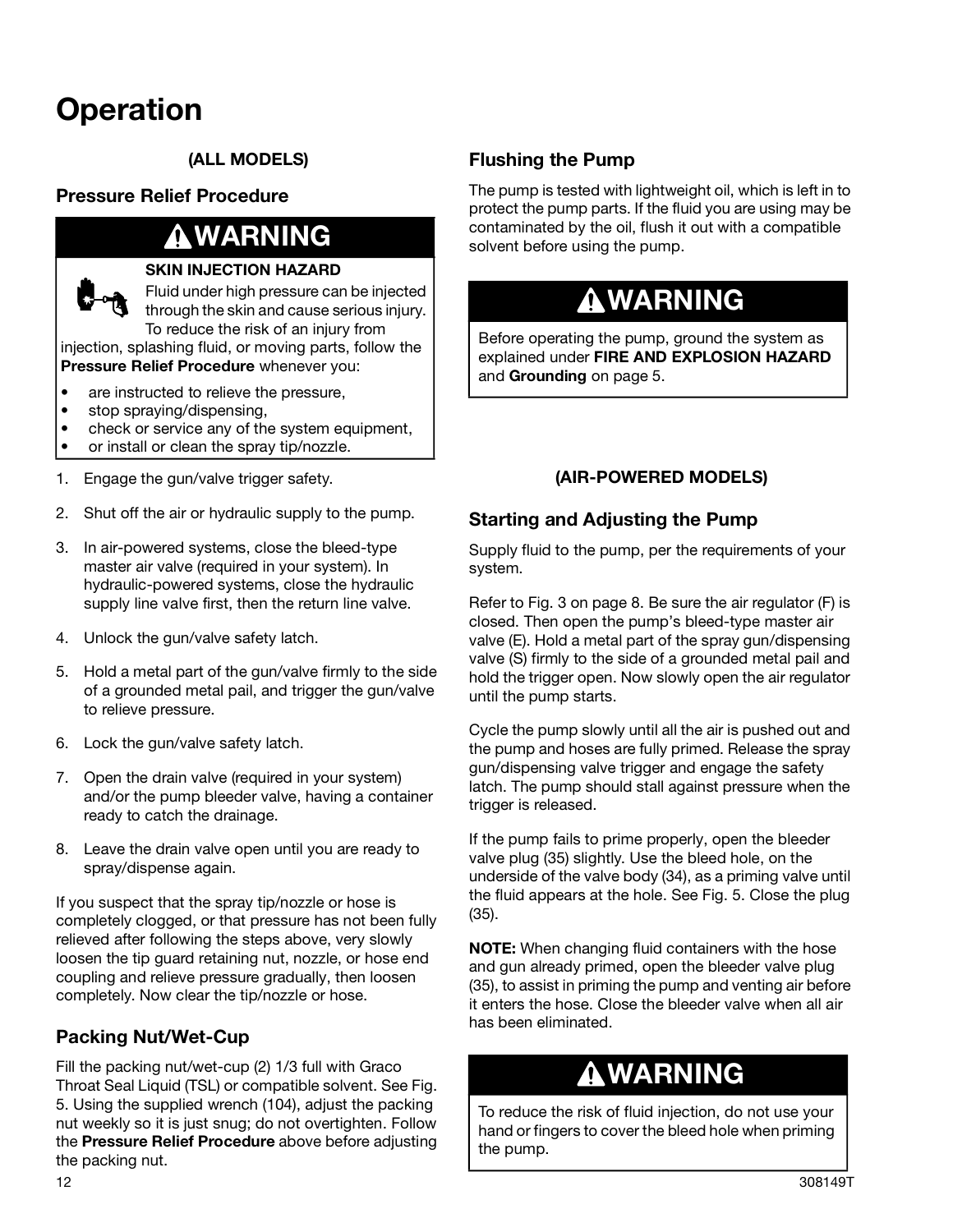### **Operation (AIR-POWERED MODELS)**

With the pump and lines primed, and with adequate air pressure and volume supplied, the pump will start and stop as the gun/valve is opened and closed. In a circulating system, the pump will speed up or slow down on demand, until the air supply is shut off.

Use the air regulator (F) to control the pump speed and the fluid pressure. Always use the lowest air pressure necessary to get the desired results. Higher pressures cause premature tip/nozzle and pump wear.

### **WARNING**

To reduce the risk of overpressurizing your system, which could result in component rupture and cause serious injury, never exceed the specified maximum incoming air pressure to the pump (see the **[Technical Specifications](#page-30-0)** on pages [31](#page-30-0)[-35\)](#page-34-1)

Never allow the pump to run dry of the fluid being pumped. A dry pump will quickly accelerate to a high speed, possibly damaging itself. A pump runaway valve (C), which shuts off the air supply to the pump if the pump accelerates beyond the preset speed, is available. See [Fig. 3](#page-7-0) on page [8.](#page-7-0) If your pump accelerates quickly, or is running too fast, stop it immediately and check the fluid supply. If the supply container is empty and air has been pumped into the lines, refill the container and prime the pump and the lines with fluid, or flush and leave it filled with a compatible solvent. Be sure to eliminate all air from the fluid system.

#### **Shutdown and Care of the Pump**

### <span id="page-12-0"></span>**WARNING**

To reduce the risk of serious injury whenever you are instructed to relieve pressure, always follow the **[Pressure Relief Procedure](#page-11-1)** on page [12.](#page-11-1)

For overnight shutdown, relieve the pressure. Stop the pump at the bottom of the stroke to prevent fluid from drying on the exposed displacement rod and damaging the throat packings.

Always flush the pump before the fluid dries on the displacement rod. Never leave water or water-based fluid in the pump overnight. First, flush with water or a compatible solvent, then with mineral spirits. Relieve the pressure, but leave the mineral spirits in the pump to protect the parts from corrosion.

#### **Model 222835 Shown**

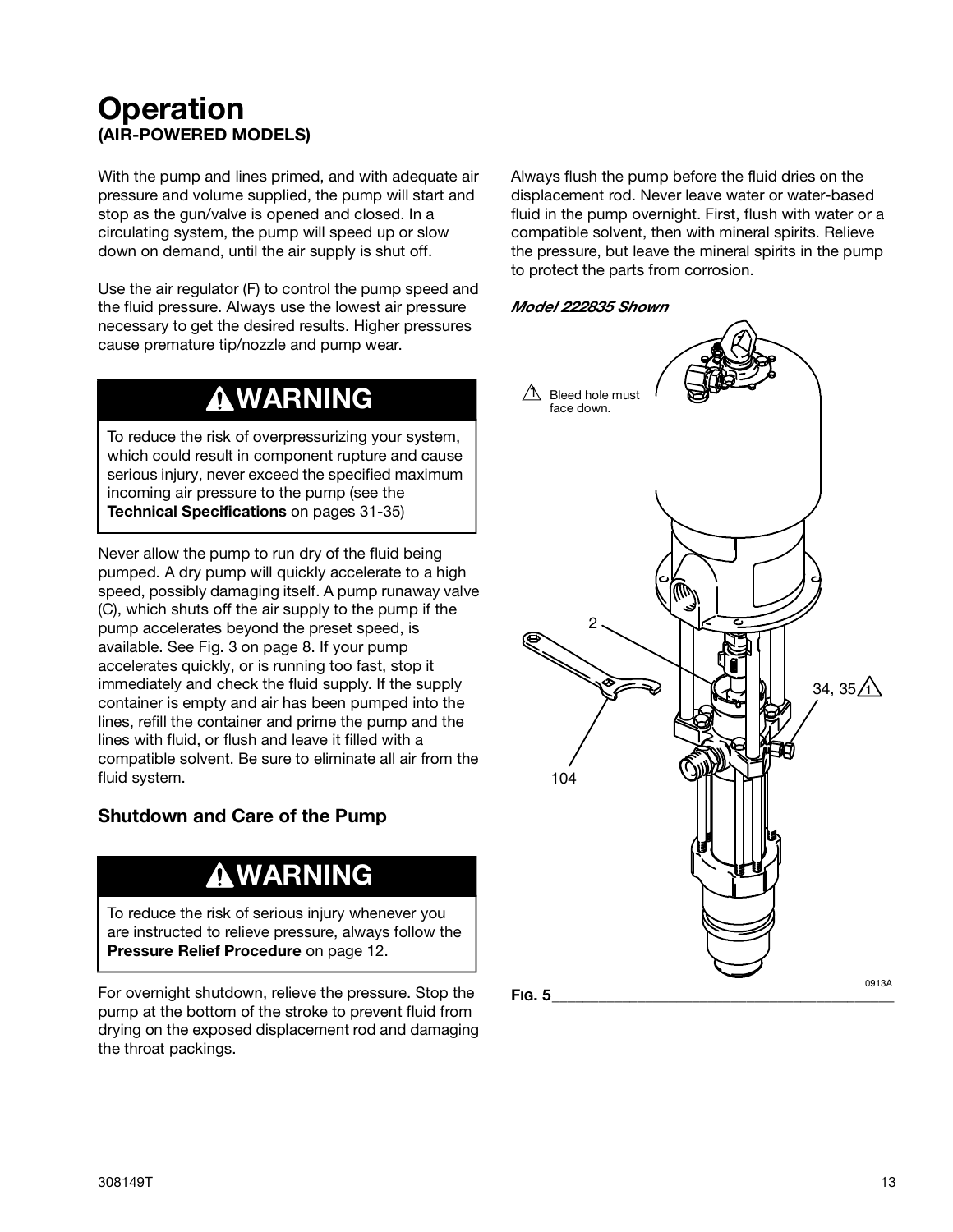### <span id="page-13-0"></span>**Operation (HYDRAULIC-POWERED MODELS)**

### **Starting and Adjusting the Pump**

Supply fluid to the pump, per the requirements of your system.

Refer to [Fig. 4](#page-9-0) on page [10](#page-9-0). Check the hydraulic fluid level before each use, and add fluid as necessary. Make certain that the supply line shutoff valve (U) and the return line shutoff valve (V) are closed, then start the hydraulic power supply.

Hold a metal part of the gun/valve (S) firmly to the side of a grounded metal pail and hold the trigger open.

Open the return line shutoff valve (V) *first*, then slowly open the supply line shutoff valve (U).

Cycle the pump slowly until all the air is pushed out and the pump and hoses are fully primed. Release the spray gun/dispensing valve trigger and engage the trigger safety. The pump should stall against pressure when the trigger is released.

If the pump fails to prime properly, open the bleeder valve (35) slightly. Use the bleed hole on the underside of the valve body (34) as a priming valve until the fluid appears at the hole. See [Fig. 10.](#page-20-0) Close the plug (35).

**NOTE:** When changing fluid containers with the hose and gun already primed, open the bleeder valve plug (35), to assist in priming the pump and venting air before it enters the hose. Close the bleeder valve when all air has been eliminated.

### **WARNING**

To reduce the risk of fluid injection, do not use your hand or fingers to cover the bleed hole when priming the pump.

With the pump and lines primed, and with adequate hydraulic volume supplied, the pump will start and stop as the gun/valve is opened and closed. In a circulating system, the pump will speed up or slow down on demand, until the hydraulic power supply is shut off.

Use the fluid pressure gauge (F) and flow control valve (G) to control the pump speed and the fluid outlet pressure. Always use the lowest hydraulic flow and pressure necessary to get the desired results. Higher pressures cause premature tip/nozzle and pump wear.

# **WARNING**

To reduce the risk of overpressurizing your system, which could result in component rupture and cause serious injury, never exceed 10 MPa, 103 bar (1500 psi) Maximum Hydraulic Input Pressure to the pump or 15.9 MPa, 159 bar (2300 psi) Maximum Fluid Working Pressure (see the **[Technical](#page-34-1)  [Specifications](#page-34-1)** on page [35](#page-34-1)).

To prevent overpressurizing the hydraulic motor or its seals, always shut off the supply line valve (U) first, then shut off the return line valve (V).

# **ACAUTION**

Do not allow the hydraulic oil temperature to exceed 54°C (130°F). The pump seals will wear faster and leakage may occur if the pump is operated at higher oil temperatures.

Never allow the pump to run dry of the fluid being pumped. A dry pump will quickly accelerate to a high speed, possibly damaging itself. If your pump accelerates quickly, or is running too fast, stop it immediately and check the fluid supply. If the supply container is empty and air has been pumped into the lines, refill the container and prime the pump and the lines with fluid, or flush and leave it filled with a compatible solvent. Be sure to eliminate all air from the fluid system.

### **Shutdown and Care of the Pump**

# **WARNING**

To reduce the risk of serious injury whenever you are instructed to relieve pressure, always follow the **[Pressure Relief Procedure](#page-11-1)** on page [12](#page-11-1).

For overnight shutdown, **relieve the pressure**. Stop the pump at the bottom of the stroke to prevent fluid from drying on the exposed displacement rod and damaging the throat packings.

Always flush the pump before the fluid dries on the displacement rod. Never leave water or water-based fluid in the pump overnight. First, flush with water or a compatible solvent, then with mineral spirits. Relieve the pressure, but leave the mineral spirits in the pump to protect the parts from corrosion.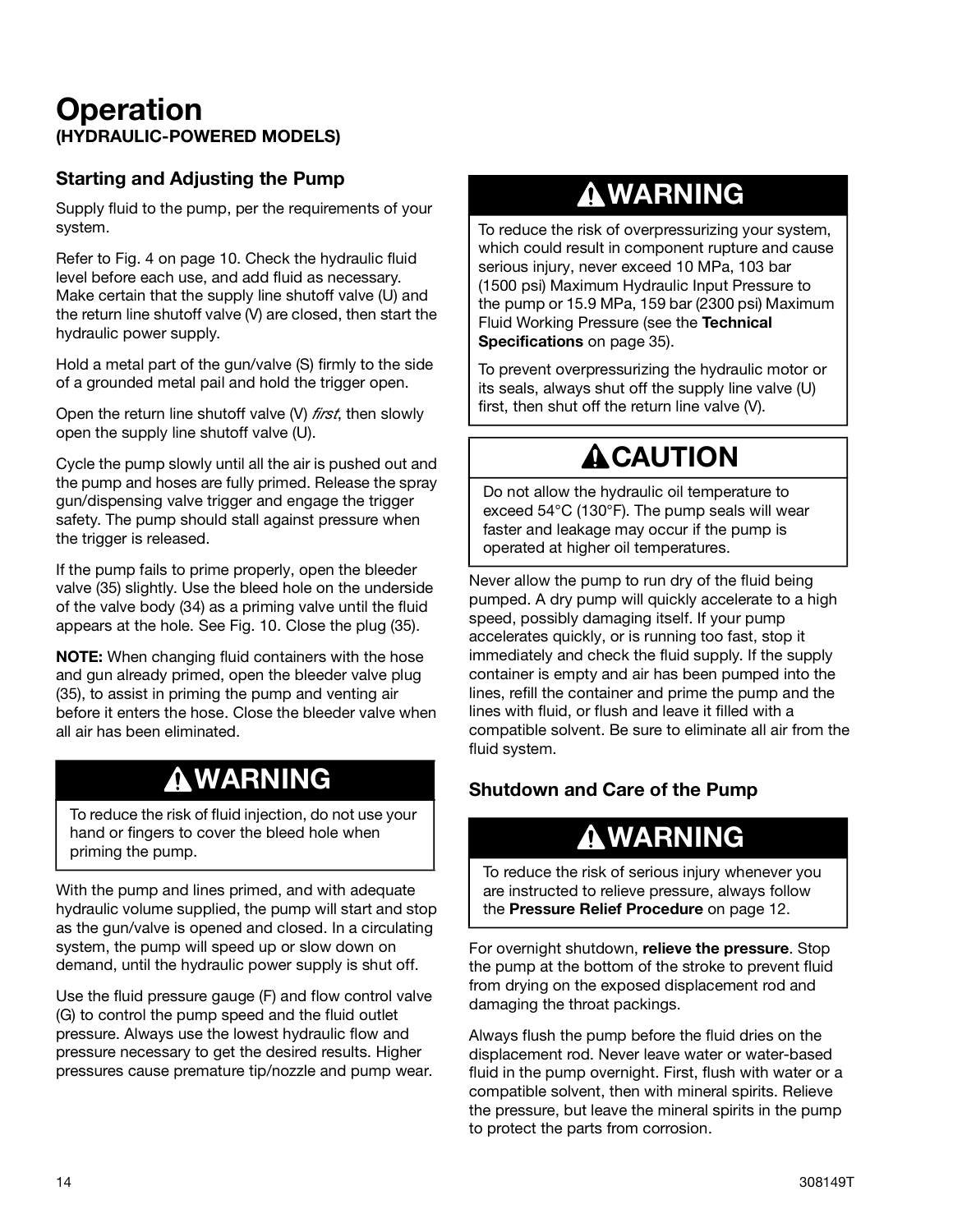# <span id="page-14-0"></span>**Troubleshooting**

### **WARNING**

To reduce the risk of serious injury whenever you are instructed to relieve pressure, always follow the **[Pressure Relief Procedure](#page-11-1)** on page [12.](#page-11-1)

- 1. **Relieve the pressure.**
- 2. Check all possible causes and problems before disassembling the pump.

| <b>PROBLEM</b>                                        | <b>CAUSE</b>                                                                       | <b>SOLUTION</b>                                                                                  |
|-------------------------------------------------------|------------------------------------------------------------------------------------|--------------------------------------------------------------------------------------------------|
| Pump fails to operate                                 | Restricted line or inadequate<br>air/hydraulic supply; closed or clogged<br>valves | Clear; increase air/hydraulic supply.<br>Check that valves are open.                             |
|                                                       | Obstructed fluid hose or gun/valve;<br>fluid hose ID is too small                  | Open, clear*; use hose with larger ID.                                                           |
|                                                       | Fluid dried on the displacement rod                                                | Clean; always stop pump at bottom of stroke;<br>keep wet-cup 1/3 filled with compatible solvent. |
|                                                       | Dirty, worn, or damaged motor parts                                                | Clean or repair; see separate motor manual.                                                      |
| Pump operates, but<br>out- put low on both<br>strokes | Restricted line or inadequate<br>air/hydraulic supply; closed or clogged<br>valves | Clear; increase air/hydraulic supply.<br>Check that valves are open.                             |
|                                                       | Obstructed fluid hose or gun/valve;<br>fluid hose ID is too small                  | Open, clear*; use hose with larger ID.                                                           |
|                                                       | Bleeder valve open                                                                 | Close.                                                                                           |
|                                                       | Air leaking into supply container                                                  | Check ram plate seal.                                                                            |
|                                                       | Fluid too heavy for pump priming                                                   | Use bleeder valve (see pages 12 and 14); use<br>ram.                                             |
|                                                       | Worn packings in displacement pump                                                 | Replace packings.                                                                                |
| Pump operates, but<br>output low on                   | Fluid too heavy for pump priming                                                   | Use bleeder valve (see pages 12 and 14); use<br>ram.                                             |
| downstroke                                            | Held open or worn intake valve or seals                                            | Clear valve; replace seals.                                                                      |
| Pump operates, but<br>out- put low on<br>upstroke     | Held open or worn piston valve or seals                                            | Clear valve; replace seals.                                                                      |
| Erratic or accelerated<br>pump speed                  | Exhausted fluid supply                                                             | Refill and prime.                                                                                |
|                                                       | Fluid too heavy for pump priming                                                   | Use bleeder valve (see pages 12 and 14); use<br>ram.                                             |
|                                                       | Held open or worn piston valve or seals                                            | Clear valve; replace seals.                                                                      |
|                                                       | Held open or worn priming piston                                                   | Clear; service.                                                                                  |
|                                                       | Worn packings in displacement pump                                                 | Replace packings.                                                                                |

\* To determine if the fluid hose or gun is obstructed, **relieve the pressure**. Disconnect the fluid hose and place a container at the pump fluid outlet to catch any fluid. Turn on the air/hydraulic power just enough to start the pump. If the pump starts when the air/hydraulic power is turned on, the obstruction is in the fluid hose or gun.

**NOTE:** If you experience air motor icing, contact your Graco distributor.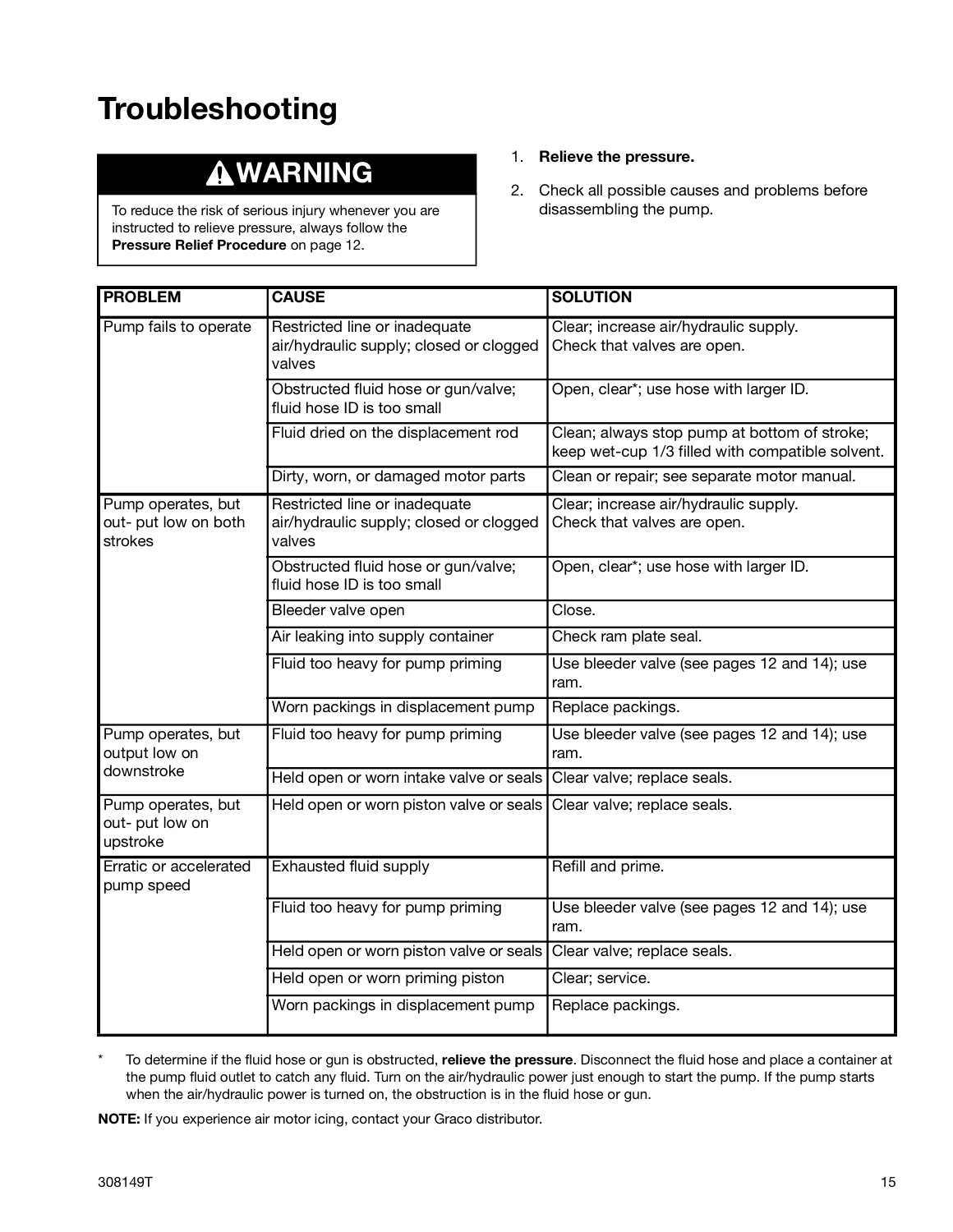### **WARNING**

<span id="page-15-0"></span>To reduce the risk of serious injury whenever you are instructed to relieve pressure, always follow the **[Pressure Relief Procedure](#page-11-1)** on page [12.](#page-11-1)

#### <span id="page-15-2"></span>**Required Tools**

- Torque wrench
- Bench vise, with soft jaws
- Rubber mallet
- Hammer
- O-ring pick
- 13 mm (1/2 in.) dia. brass rod
- Set of socket wrenches
- Set of adjustable wrenches
- 24 in. adjustable wrench
- Thread lubricant
- Thread sealant
- Loctite<sup>®</sup> 2760<sup>™</sup> or equivalent

#### <span id="page-15-1"></span>**Disconnecting the Displacement Pump**

### **WARNING**

Keep hands and fingers away from the priming piston during operation and whenever the pump is charged with air/hydraulic fluid to reduce the risk of injury! On the pump downstroke the priming piston extends beyond the intake housing to pull the material into the pump. The priming piston works under extreme force. During operation and whenever the pump is charged with air/hydraulic fluid, the priming piston can severely injury or amputate a hand or finger, or break a tool, caught between it and the intake housing. Always **relieve the pressure** before checking, clearing, cleaning, flushing, or servicing any part of the pump.

On King and Bulldog air-powered pumps, the air motor piston (located behind the air motor shield) moves when air is supplied to the motor. Never operate the pump with the air motor shield removed.

Before servicing the pump, **relieve the pressure**  to prevent the pump from starting accidentally.

- 1. Flush the pump, if possible. Stop the pump at the bottom of its stroke. **Relieve the pressure.**
- 2. Disconnect the air or hydraulic hose. Plug all hydraulic hoses immediately, to prevent contamination of the hydraulic system. Hold the fluid outlet fitting (20) with a wrench to keep it from being loosened while you disconnect the fluid hose.
- 3. Disconnect the displacement pump (105) from the motor (101) as follows. Be sure to note the relative position of the pump's fluid outlet to the air or hydraulic inlet of the motor. If the motor does not require servicing, leave it attached to its mounting.

# **ACAUTION**

Be sure to use at least two people when lifting, moving, or disconnecting the pump. This pump is too heavy for one person. If you are disconnecting the displacement pump from a motor which is still mounted (for example, on a ram), be sure to support the displacement pump while it is being disconnected, to prevent it from falling and causing injury or property damage. Do this by securely bracing the pump, or by having at least two people hold it while another disconnects it.

- 4. Using an adjustable wrench, unscrew the coupling nut (103). Remove the coupling collars (108). Take care not to lose or drop them. See [Fig. 6.](#page-16-0)
- 5. Hold the tie rod flats with a wrench to keep the rods from turning. Unscrew the nuts (106) from the tie rods (107). Carefully remove the displacement pump (105) from the motor (101).
- 6. Refer to page 19 for displacement pump service. To service the air or hydraulic motor, refer to the separate motor manual, supplied.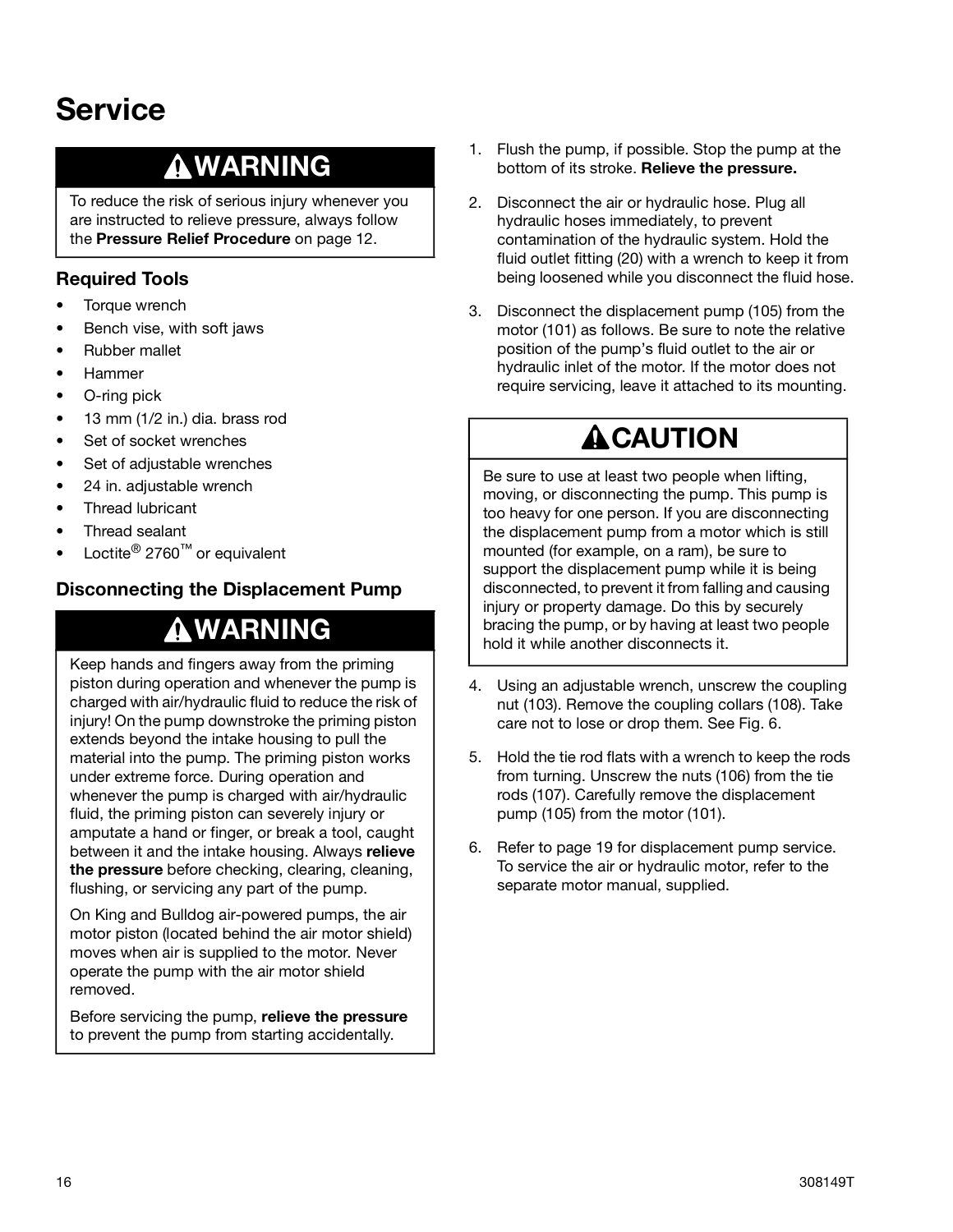<span id="page-16-0"></span>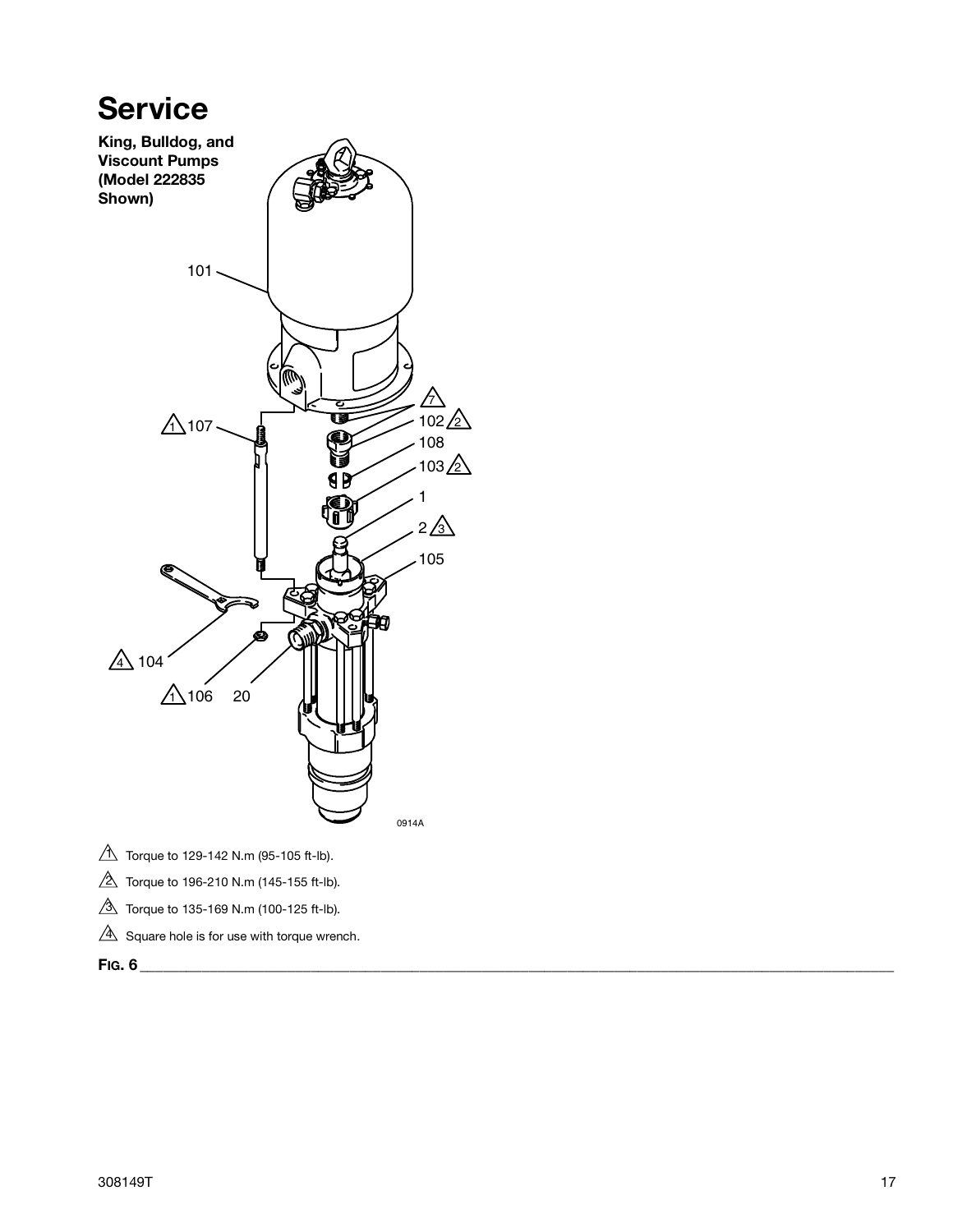#### <span id="page-17-0"></span>**Reconnecting the Displacement Pump**

### **ACAUTION**

Be sure to use at least two people when lifting, moving, or disconnecting the pump. This pump is too heavy for one person. If you are disconnecting the displacement pump from a motor which is still mounted (for example, on a ram), be sure to support the displacement pump while it is being disconnected, to prevent it from falling and causing injury or property damage. Do this by securely bracing the pump, or by having at least two people hold it while another disconnects it.

If the rod adapter (102) has loosened during maintenance, remove the adapter and apply Loctite<sup>®</sup>  $2760<sup>™</sup>$  (or equivalent) to the rod adapter and air motor piston threads, and then torque as specified in [Fig. 6](#page-16-0).

1. Use at least two people to hold the displacement pump while another reconnects it to the motor (see the **CAUTION** above). Orient the pump's fluid outlet to the air or hydraulic inlet as was noted in step 3 under **[Disconnecting the Displacement Pump](#page-15-1)**. Position the displacement pump (105) on the tie rods (107). See [Fig. 6.](#page-16-0)

- 2. Screw the nuts (106) onto the tie rods (107) and torque as noted in [Fig. 6.](#page-16-0)
- 3. Place the coupling nut (103) on the displacement rod (1), then place the coupling collars (108) into the nut. Loosely screw the coupling nut onto the connecting rod adapter (102). Hold the adapter or connecting rod flats with a wrench to keep it from turning. Use an adjustable wrench to tighten the coupling nut. Torque as noted in [Fig. 6.](#page-16-0)
- 4. Torque the packing nut (2) to 135-169 N.m (100-125 ft-lb).
- 5. Reconnect all hoses. Reconnect the ground wire if it was disconnected. Fill the wet-cup (2) 1/3 full of Graco Throat Seal Liquid or compatible solvent.
- 6. Turn on the air or hydraulic power supply. On hydraulic pumps, open the hydraulic return line valve *first*, then the supply line valve. Run the pump slowly to ensure that it is operating properly.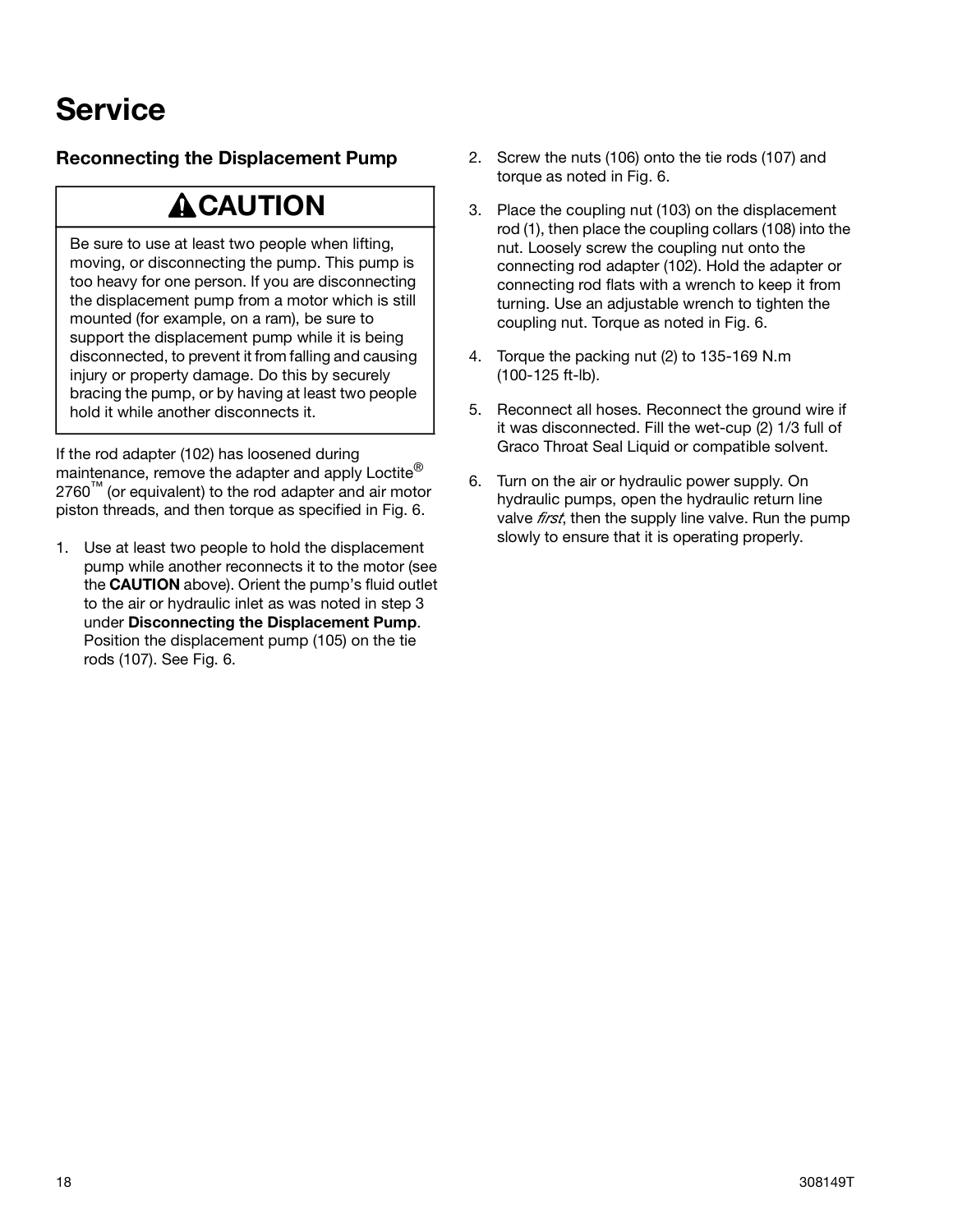#### **Displacement Pump Disassembly**

When disassembling the pump, lay out all the removed parts in sequence, to ease reassembly. Clean all parts with a compatible solvent and inspect them for wear or damage. Refer to [Fig. 10](#page-20-0).

**NOTE:** Repair Kit 222860 is available to replace the packings and seals. Parts included are denoted with an asterisk, for example (7\*). Repair Kit 222974 is available to repair the intake valve. Parts included are denoted with a symbol, for example (10 ). For the best results, use all the new parts in the kits. Conversion Kit 222861 is available to convert the pump to all PTFE v-packings, and Conversion Kit 222862 is available to convert to leather v-packings. See page [30](#page-29-0).

- 1. Remove the displacement pump from the air motor as explained on page [16](#page-15-2).
- 2. Hold the flats of the priming piston rod (12) with an adjustable wrench, and use a second wrench to unscrew the priming piston nut (14) from the rod. Slide the priming piston (15) and guide (13) off the rod. Inspect the outer surface of the guide (13) and the inner and outer surfaces of the piston (15) for scoring, wear, or other damage.
- 3. Stand the pump upright in a vise. Loosen the packing nut (2) using the packing nut wrench (104) supplied, or a hammer and brass rod. Using a socket wrench, remove the six capscrews (32).
- 4. Tap the underside of the outlet housing (19) with a rubber mallet to loosen the housing from the cylinder (4). Lift the outlet housing off the pump and set it aside. Be careful not to scratch the displacement rod (1) while removing the housing. Remove the seal (39) from the top of the cylinder.
- 5. Lift the cylinder (4) up off the intake housing (17). The displacement rod (1), piston assembly, intake valve assembly, and priming piston rod (12) will come with the cylinder.
- 6. Place the cylinder (4) sideways in a vise with soft jaws. Using a rubber mallet on the end of the priming piston rod (12), drive the displacement rod (1) and piston assembly out the top of the cylinder. Continue to pull the rod out of the cylinder until the priming piston rod (12) comes free.
- 7. Remove the seal (39) from the bottom of the cylinder (4). Hold the cylinder up to the light at an angle to examine the inside surface for scoring or damage.

8. Place the flats of the displacement rod (1) in a vise. Using a 13 mm (1/2 in.) diameter brass rod, pry the intake check valve assembly away from the rod guide (18) far enough to apply wrenches to the valve assembly. See [Fig. 7](#page-18-0).



<span id="page-18-0"></span>9. Hold the valve body (10) steady with a wrench on the flats. Using an adjustable wrench, loosen the intake packing nut (9) to decrease tension on the priming piston rod (12). Now slide the intake valve assembly off the rod and set it aside. See [Fig. 8.](#page-18-1)

<span id="page-18-1"></span>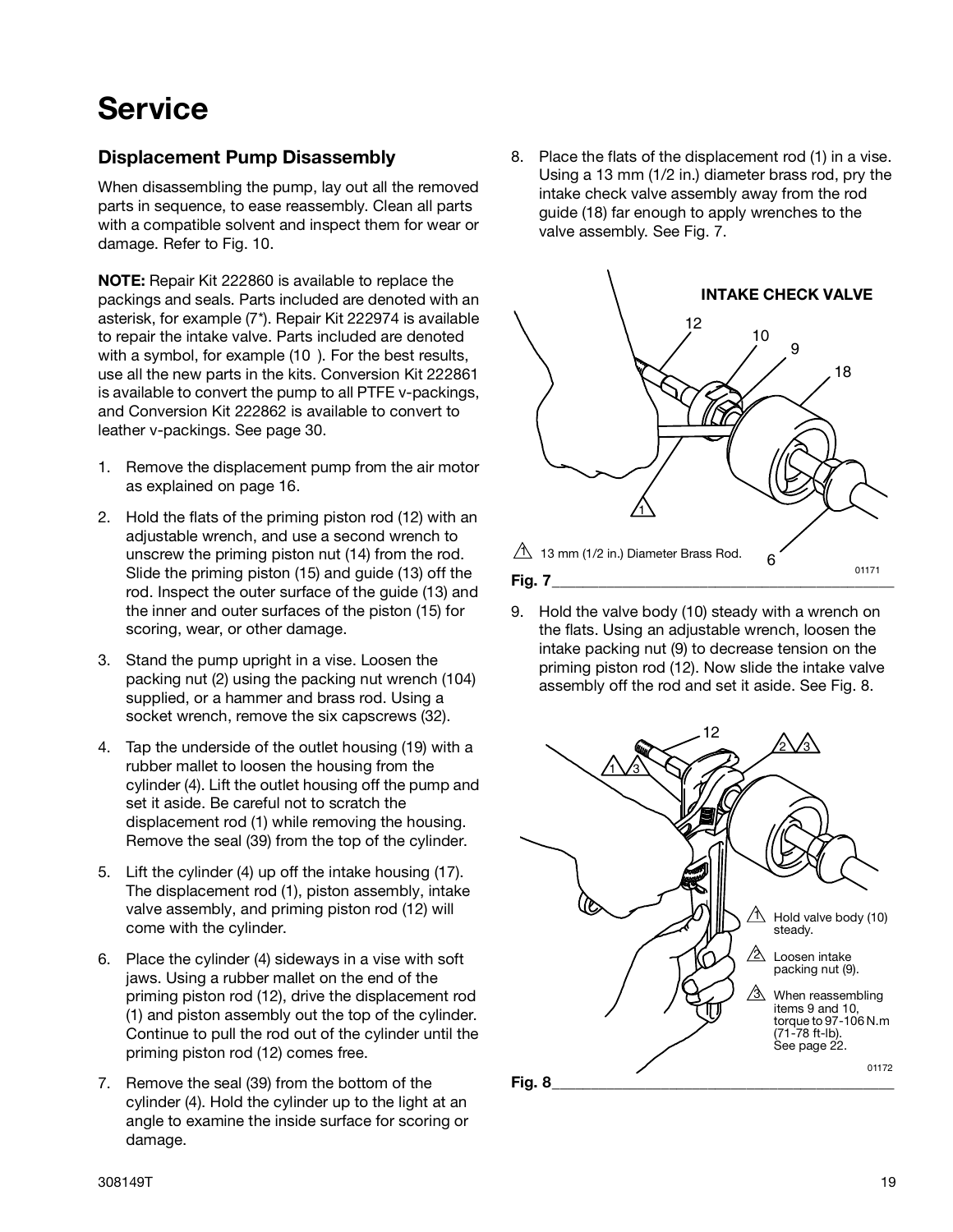- 10. Pull the seal (39) and seat (11) out the top of the intake housing (17). See [Fig. 10.](#page-20-0) If the seat is difficult to remove, turn the housing upside down and drive the seat out using a hammer and brass rod.
- 11. Examine the mating surfaces of the seat (11) and the intake valve body (10) for damage.
- 12. Slide the rod guide (18) off the priming piston rod (12). Unscrew the priming piston rod from the piston (6). Run a finger over the surface of the rod to check for scratches or scoring.
- 13. Place the flats of the piston (6) in a vise. Unscrew the displacement rod (1) from the piston (6). Lift the piston seat and guide assembly off the piston. Inspect the mating surfaces of the piston (6) and piston seat (8) for damage. See the Detail in [Fig. 10.](#page-20-0)
- 14. Remove the displacement rod (1) from the vise and inspect it for scratches and scoring by running a finger over the surface.
- 15. Place the piston seat and guide assembly in the vise and close the jaws on the flats of the seat (8) just tight enough to hold the part. Slide a brass rod through the openings in the piston guide (5) and unscrew it from the seat as shown in [Fig. 9.](#page-19-0) Remove the piston seal (7).

# 5 8 13 mm (1/2 in.) Diameter Brass Rod. When reassembling items 5 and 8, apply thread sealant and torque to approx. 125- 137 N.m (92- 101 ft- lb). 1 <u>A</u>

#### <span id="page-19-0"></span>**Fig. 9 \_\_\_\_\_\_\_\_\_\_\_\_\_\_\_\_\_\_\_\_\_\_\_\_\_\_\_\_\_\_\_\_\_\_\_\_\_\_\_\_\_\_\_**

16. Take the intake valve assembly removed in step 9 and unscrew the packing nut (9) from the valve body (10). Using an o-ring pick, remove the glands (16, 41) and v-packings (40 and 42) from the valve body. Remove the seal (43) from the packing nut. See the Detail in [Fig. 10](#page-20-0).

**NOTE:** The seal (43) is press-fit in the packing nut and may require cutting to ease removal.

- 17. Unscrew the bleeder valve plug (35) completely from the valve housing (34). Clean the valve threads and the bleed hole in the valve housing. It is not necessary to remove the valve housing from the outlet housing (19).
- 18. Remove the packing nut (2) from the outlet housing (19). Remove the throat packings (22, 24) and glands (21, 23) from the outlet housing (19). **Do not**  remove the fluid outlet nipple (20) and o-ring (25) from the outlet housing unless they need replacement.
- 19. Inspect all parts for damage. Clean all parts and threads with a compatible solvent. Reassemble as explained on page [22.](#page-21-0)

01173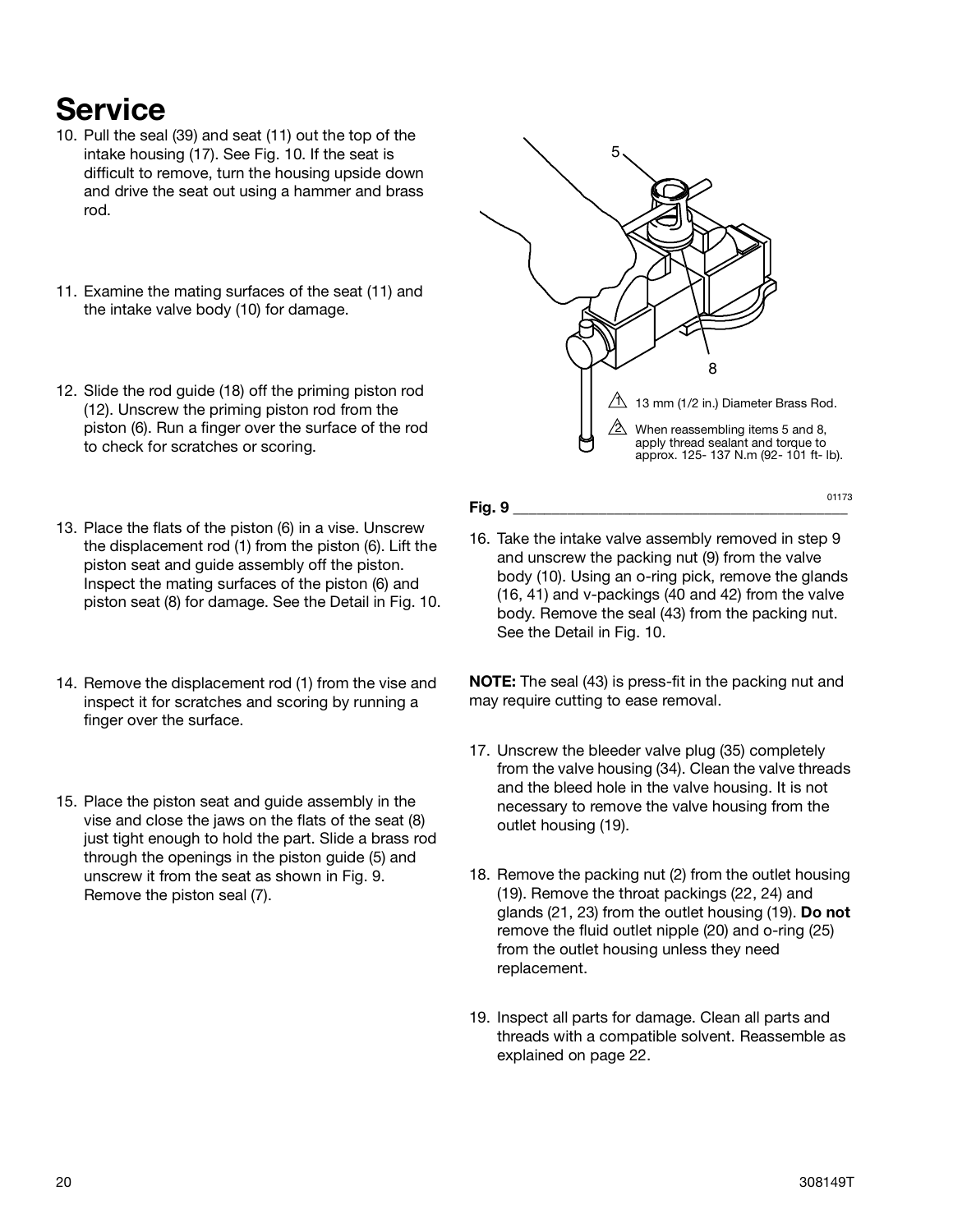#### **THROAT PACKING DETAIL**

<span id="page-20-0"></span>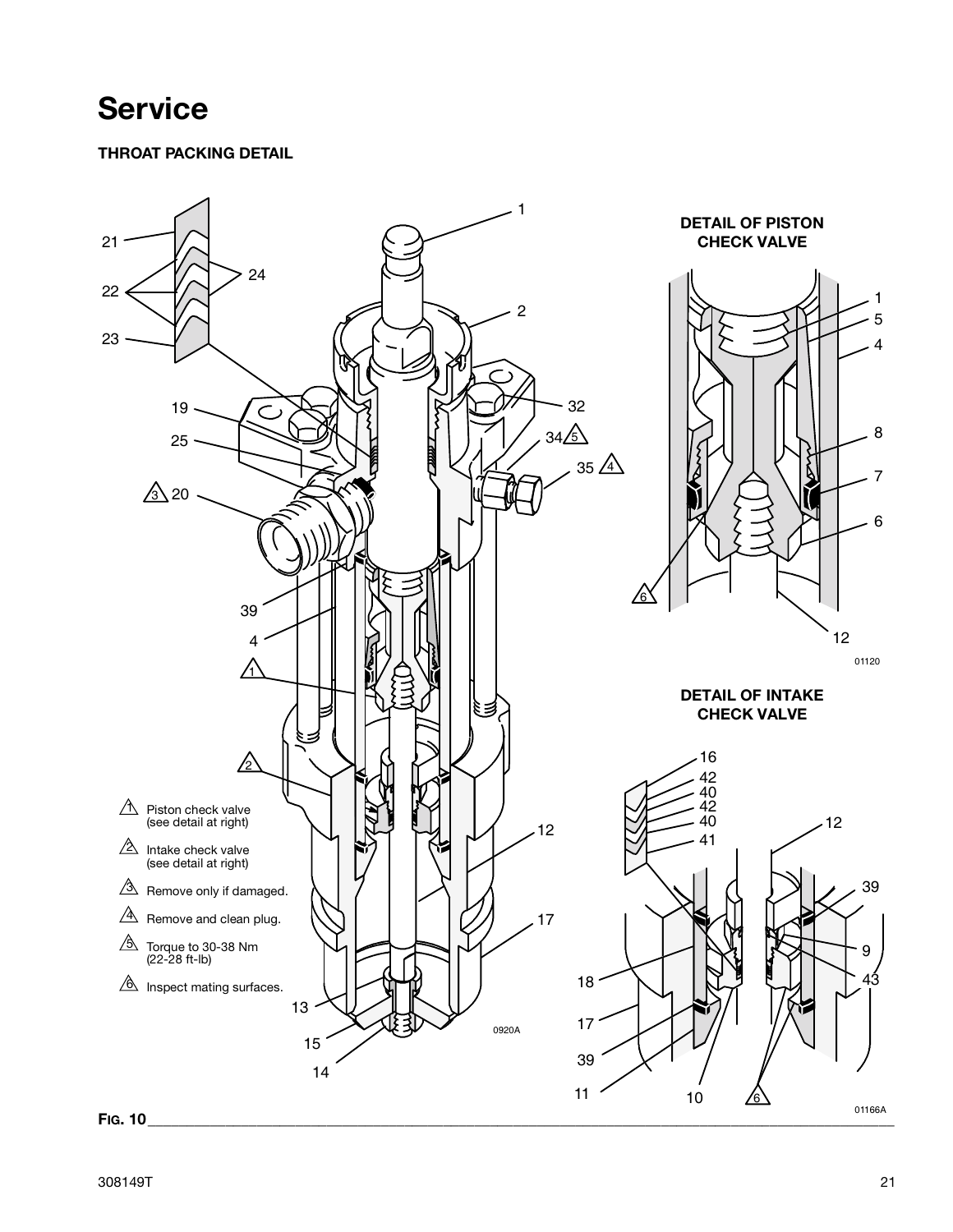### <span id="page-21-0"></span>**Reassembly**

Refer to [Fig. 11](#page-23-0) for reassembly.

- 1. Install the intake valve seat (11 ) in the intake housing (17), with the large bevel of the seat facing the bottom of the housing. Lubricate the seal (39\* ) and install it in the housing. Set the intake housing aside.
- 2. Install the piston seal (7\*) on the piston seat (8). Place the seat in a vise and close the jaws tight enough to hold it securely, without placing too much stress on the part. Apply thread sealant to the threads of the seat and the piston guide (5). Screw the guide onto the seat (8). Tighten using a brass rod until the guide is securely seated, approximately 125- 137 N.m (92- 101 ft- lb). See Figs. 9 and 11.
- 3. Place the flats of the piston (6) in a vise. Apply thread sealant to the threads of the rod (1) and the top threads of the piston. Set the piston seat/guide assembly onto the piston.
- 4. Screw the rod (1) into the piston (6) hand tight. Torque the rod to 459-481 N.m (338-354 ft- lb). There will be a small gap between the top of the piston (6) and the shoulder of the rod (1).
- 5. Apply thread sealant to the bottom threads of the piston and the top threads of the priming piston rod (12). Using an adjustable wrench on the flats of the rod, screw the rod into the piston. Torque to 125- 137 N.m (92-101 ft- lb). Be careful not to create burrs on the flats of the rod.
- 6. Slide the rod guide (18) onto the priming piston rod (12), making certain that the end nearest the valve stop (VS) goes on the rod first. See the Detail in [Fig. 11](#page-23-0).
- 7. With the beveled side facing up, press the seal (43\*) into the recess of the intake packing nut (9) until it snaps into place. The nose of the seal should be flush with or slightly recessed into the face of the packing nut.
- 8. Lubricate the intake valve packings and the inner diameter of the valve body (10 ). Install the packings one at a time in the following order, **with the lips of the v-packings facing up**: the female gland (41\*), one PTFE v-packing (40\*), one UHMWPE v-packing (42\*), PTFE(40\*), UHMWPE (42\*), and the male gland (16\*). Screw the intake packing nut (9) into the valve body (10) handtight. See the Detail in [Fig. 11](#page-23-0).
- 9. Slide the assembled intake valve onto the priming piston rod (12), making certain that the packing nut (9) goes on the rod first. Push the valve assembly up the rod, stopping before it reaches the rod guide (18).
- 10. Hold the valve body (10) steady with a wrench while using an adjustable wrench to tighten the packing nut (9). See [Fig. 8.](#page-18-1) Torque to 97- 106 N.m (71- 78 ft- lb). Use a hammer and brass rod to carefully drive the valve assembly further up the rod until it reaches the stop (VS).
- 11. Remove the displacement rod (1) from the vise. Place the cylinder (4) sideways in the vise with soft jaws.
- 12. Lubricate the seal (39\*) and place it on the bottom of the cylinder (4). (The cylinder is symmetrical, so either end can be the bottom.) See [Fig. 11.](#page-23-0)
- 13. Slide the displacement rod (1), piston assembly, intake valve assembly, and priming piston rod (12) into the cylinder (4) from the bottom, until the mating surfaces of the rod guide (18) and cylinder (4) meet.
- 14. Put the intake housing (17) upright in a vise, making sure it is off-center so there is sufficient clearance for the priming piston rod (12) to be lowered through the housing. Take the rod and cylinder assembly and lower it into the intake housing until the rod guide (18) bottoms on the intake seat (11) and the priming piston rod (12) protrudes from the bottom of the intake housing (17).
- 15. Screw the bleeder valve plug (35) into the valve housing. The plug has two sets of threads. When reassembling, be sure to screw the plug fully into the valve housing.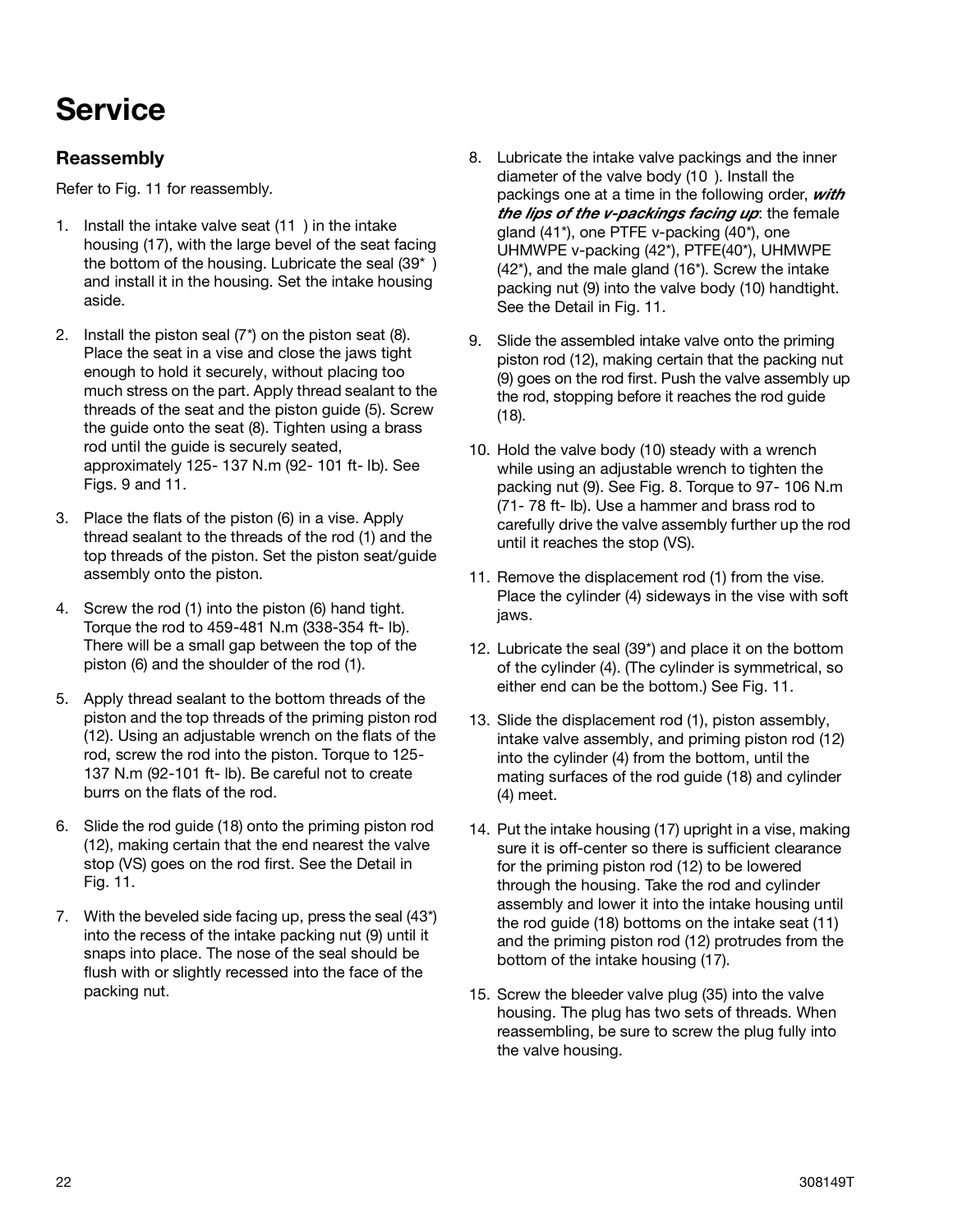**NOTE:** It is not ordinarily necessary to remove the outlet nipple (20) and o-ring (25\*). However, if they were replaced because of damage, lubricate the o-ring (25\*) **THROAT PACKING DETAIL OF PISTON** the outlet housing (19). Torque to 156- 171 N.m. (115-126 ft- lb).

**CHECK VALVE**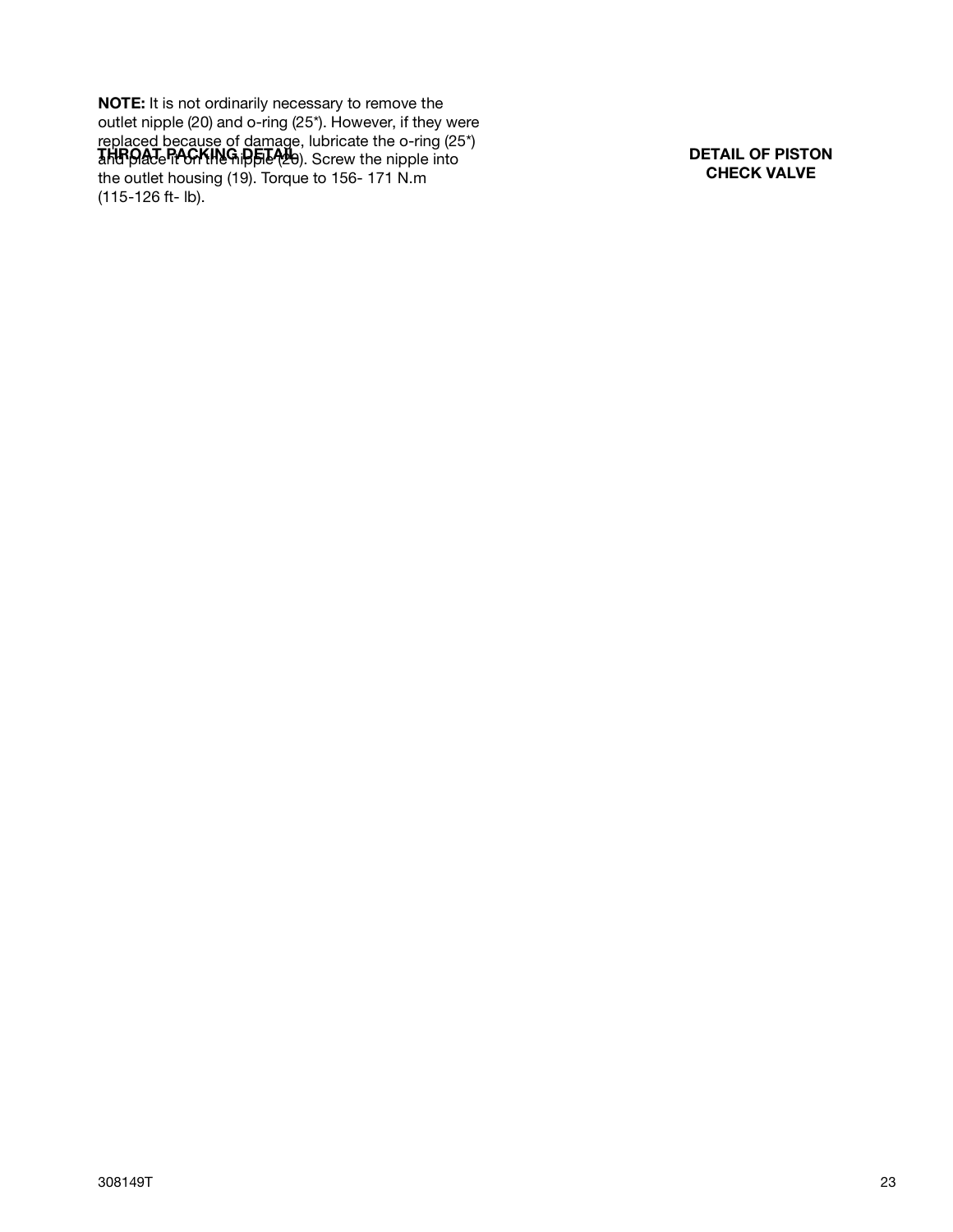

<span id="page-23-0"></span>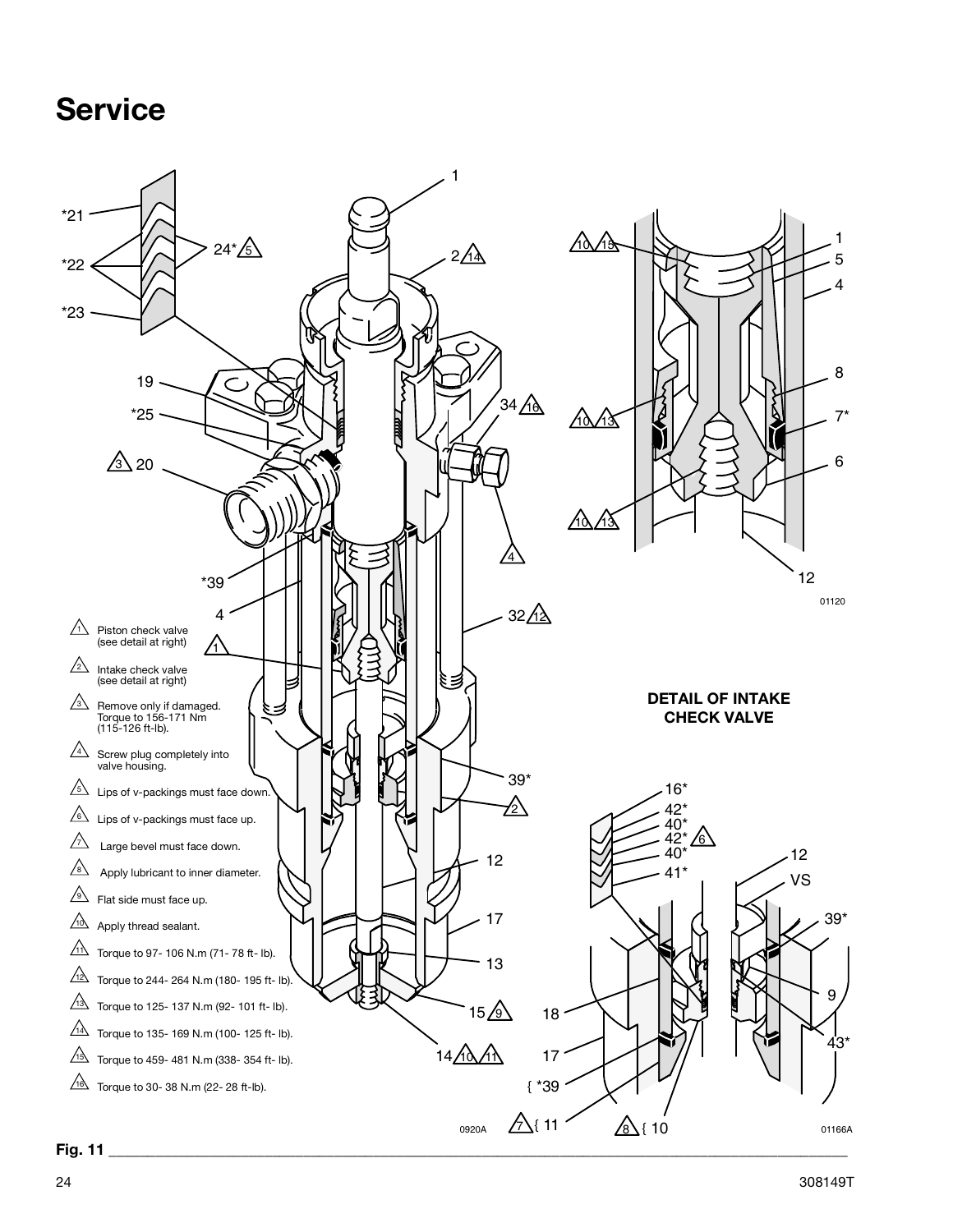- 16. Lubricate the throat packings and glands, and install them in the outlet housing (19) one at a time in the following order, **with the lips of the v-packings facing down**: the male gland (23\*), one UHMWPE v-packing (22\*), one PTFE v-packing (24\*), UHMWPE (22\*), PTFE(24\*), UHMWPE (22\*), and the female gland (21\*). Apply thread lubricant to the packing nut (2) and install it loosely in the outlet housing.
- 17. Lubricate the seal (39\*) and place it on the top edge of the cylinder (4). Set the outlet housing (19) on top of the cylinder.
- 18. Install the six long capscrews (32) through the outlet housing (19) and into the intake housing (17). Using a socket wrench, torque the screws oppositely and evenly to 244- 264 N.m (180- 195 ftlb). Remove the pump from the vise and place it on its side.
- 19. Check that the flats of the priming piston rod (12) are accessible below the intake housing (17). If not, tap on the top of the displacement rod (1) with a rubber mallet, until the flats are exposed.
- 20. Slide the priming piston guide (13) onto the rod (12) until it stops. Then install the priming piston (15), with the flat side facing up toward the pump. Apply thread sealant to the threads of the priming piston nut (14). Hold the rod (12) steady with an adjustable wrench on the flats, and screw the nut (14) onto the rod with another wrench. Torque to 97- 106 N.m (71- 78 ft- lb). See [Fig. 12.](#page-24-0)



- <span id="page-24-0"></span>21. Reconnect the displacement pump to the air motor as explained on page [18.](#page-17-0)
- 22. Allow 2 hours for the thread sealant to cure before returning the pump to service.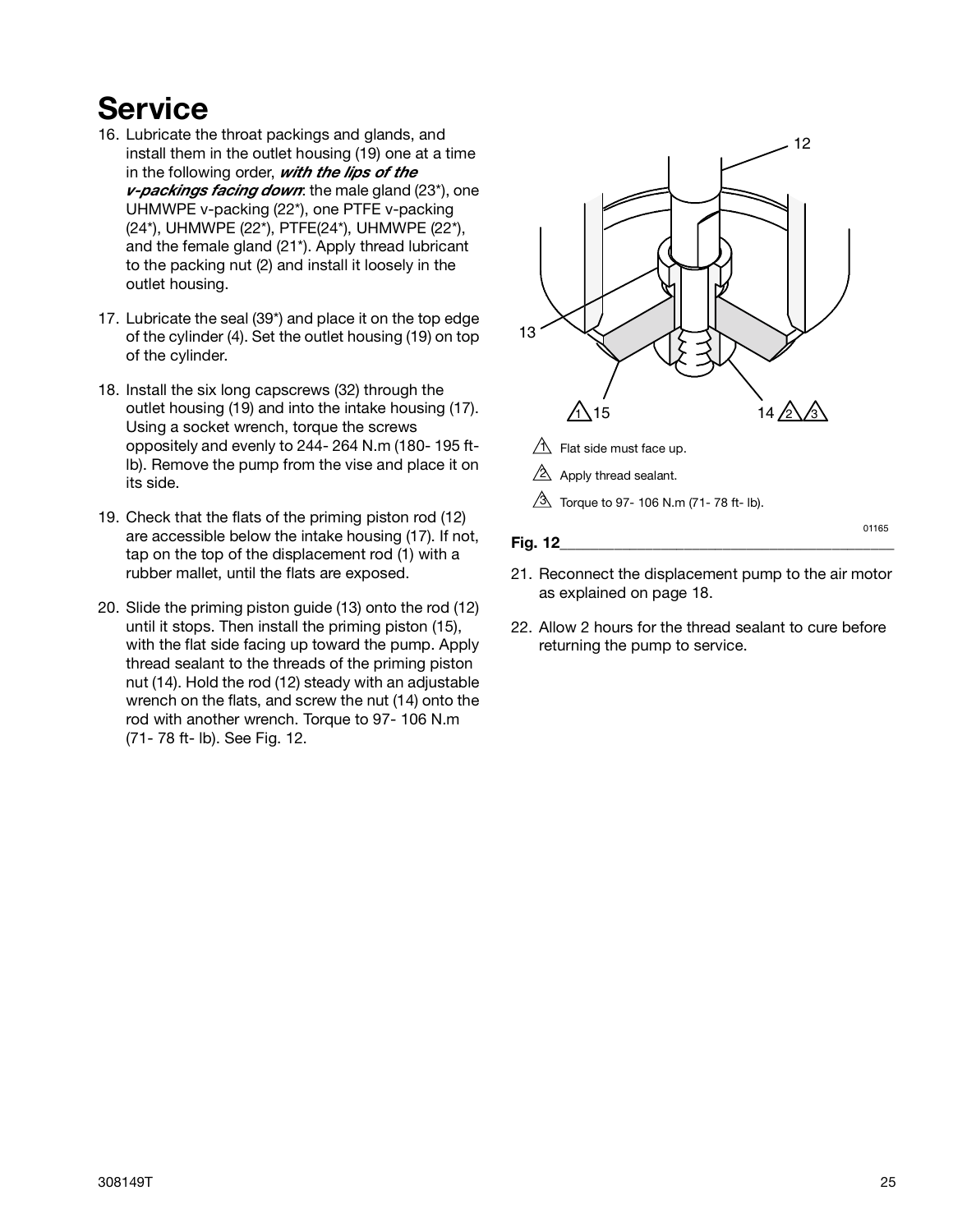# <span id="page-25-0"></span>**Parts**

#### **Model 222828 Pump, Series A Model 246935 Pump, Series A 12:1 Ratio, with Bulldog Air Motor**



#### 106 106166 NUT, hex; M16 x 2.0<br>107 184452 ROD, tie; 265 mm (10.43") 184452 ROD, tie; 265 mm (10.43") shoulder to shoulder  $\frac{3}{2}$ 108 184130 COLLAR, coupling 2

These parts are included in Connection Kit 235414, which may be purchased separately.

#### **Model 222829 Pump, Series A 12:1 Ratio, with Quiet Bulldog Air Motor**



|     | Ref. Part Description                |   |
|-----|--------------------------------------|---|
|     | 101 215255 AIR MOTOR, Bulldog, quiet |   |
|     | See 307304 for parts                 |   |
| 102 | 184451 ADAPTER, connecting rod       |   |
|     | 103 184096 NUT, coupling             |   |
|     | 104 184278 WRENCH, packing nut       |   |
| 105 | 222810 PUMP, displacement            |   |
|     | See pages 28-29 for parts            |   |
| 106 | 106166 NUT, hex; M16 x 2.0           | З |
| 107 | 184452 ROD, tie; 265 mm (10.43")     |   |
|     | shoulder to shoulder                 | З |
| 108 | 184130 COLLAR, coupling              | 2 |
|     |                                      |   |

These parts are included in Connection Kit 235414, which may be purchased separately.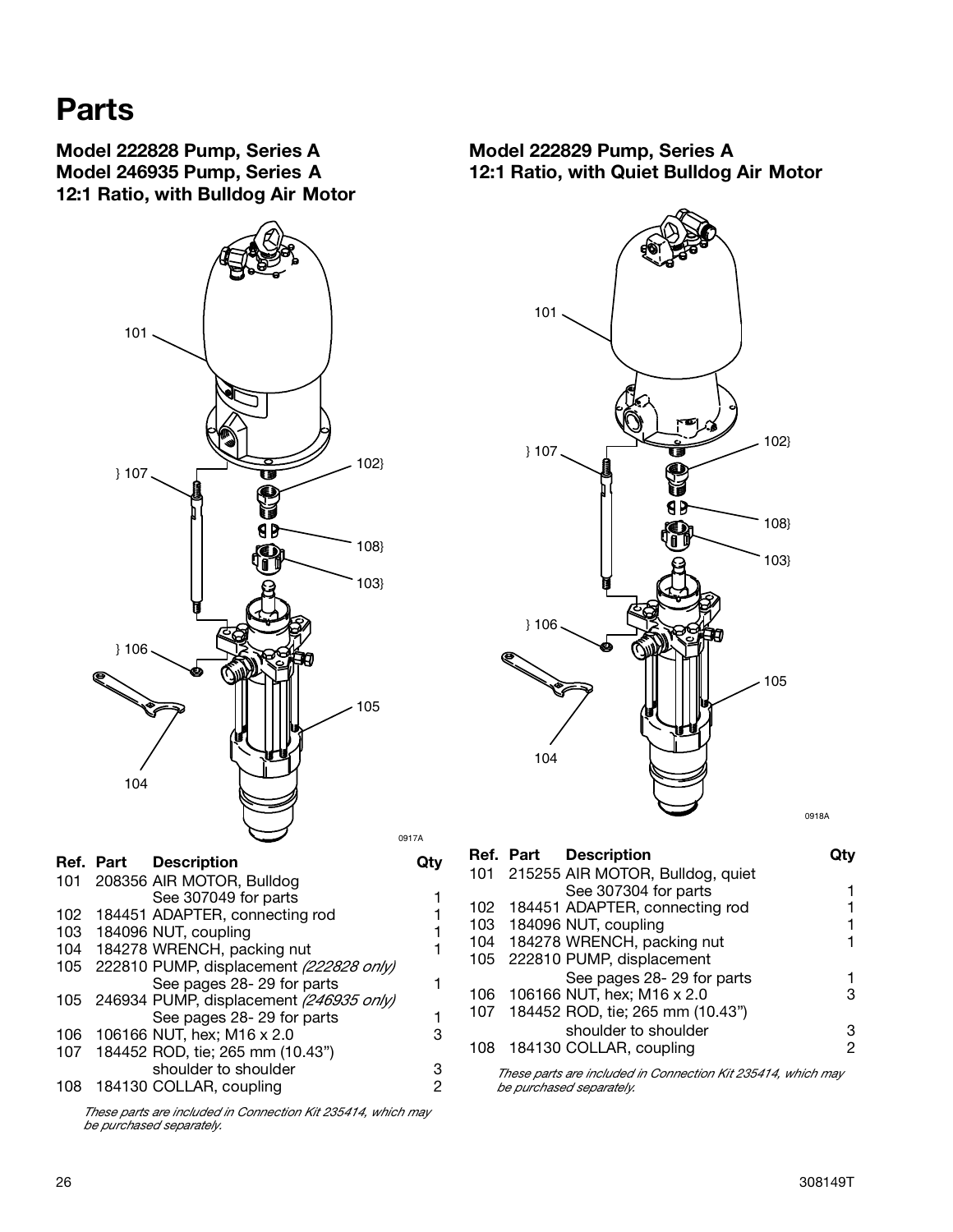### **Parts**

**Model 222835 Pump, Series B Model 246936 Pump, Series A 24:1 Ratio, with King Air Motor**



|     | ווסו. רפונ | <b>PESUIDUUI</b>                            | wuy |
|-----|------------|---------------------------------------------|-----|
|     |            | 101 245111 AIR MOTOR, King                  |     |
|     |            | See 309347 for parts                        | 1   |
| 102 |            | 184451 ADAPTER, connecting rod              |     |
|     |            | 103 184096 NUT, coupling                    | 1   |
|     |            | 104 184278 WRENCH, packing nut              | 1   |
|     |            | 105 222810 PUMP, displacement (222835 only) |     |
|     |            | See pages 28-29 for parts                   | 1   |
|     |            | 105 246934 PUMP, displacement (246936 only) |     |
|     |            | See pages 28-29 for parts                   | 1   |
|     |            | 106 106166 NUT, hex; M16 x 2.0              | 3   |
|     |            | 107 184452 ROD, tie; 265 mm (10.43")        |     |
|     |            | shoulder to shoulder                        | 3   |
|     |            | 108 184130 COLLAR, coupling                 | 2   |
|     |            |                                             |     |

0914A

These parts are included in Connection Kit 235414, which may be purchased separately.

#### **Model 222901 Pump, Series B 24:1 Ratio, with Quiet King Air Motor**



|  | Ref. Part Description                                        |   |
|--|--------------------------------------------------------------|---|
|  | 101 220106 AIR MOTOR, King, quiet                            |   |
|  | See 309348 for parts                                         |   |
|  | 102 184451 ADAPTER, connecting rod                           |   |
|  | 103 184096 NUT, coupling                                     |   |
|  | 104 184278 WRENCH, packing nut                               |   |
|  | 105 222810 PUMP, displacement                                |   |
|  | See pages 28-29 for parts                                    |   |
|  | 106 106166 NUT, hex; M16 x 2.0                               | З |
|  | 107 184452 ROD, tie; 265 mm (10.43")                         |   |
|  | shoulder to shoulder                                         | 3 |
|  | 108 184130 COLLAR, coupling                                  |   |
|  | These narts are included in Connection Kit 235414, which may |   |

ction Kit 235414, which maj be purchased separately.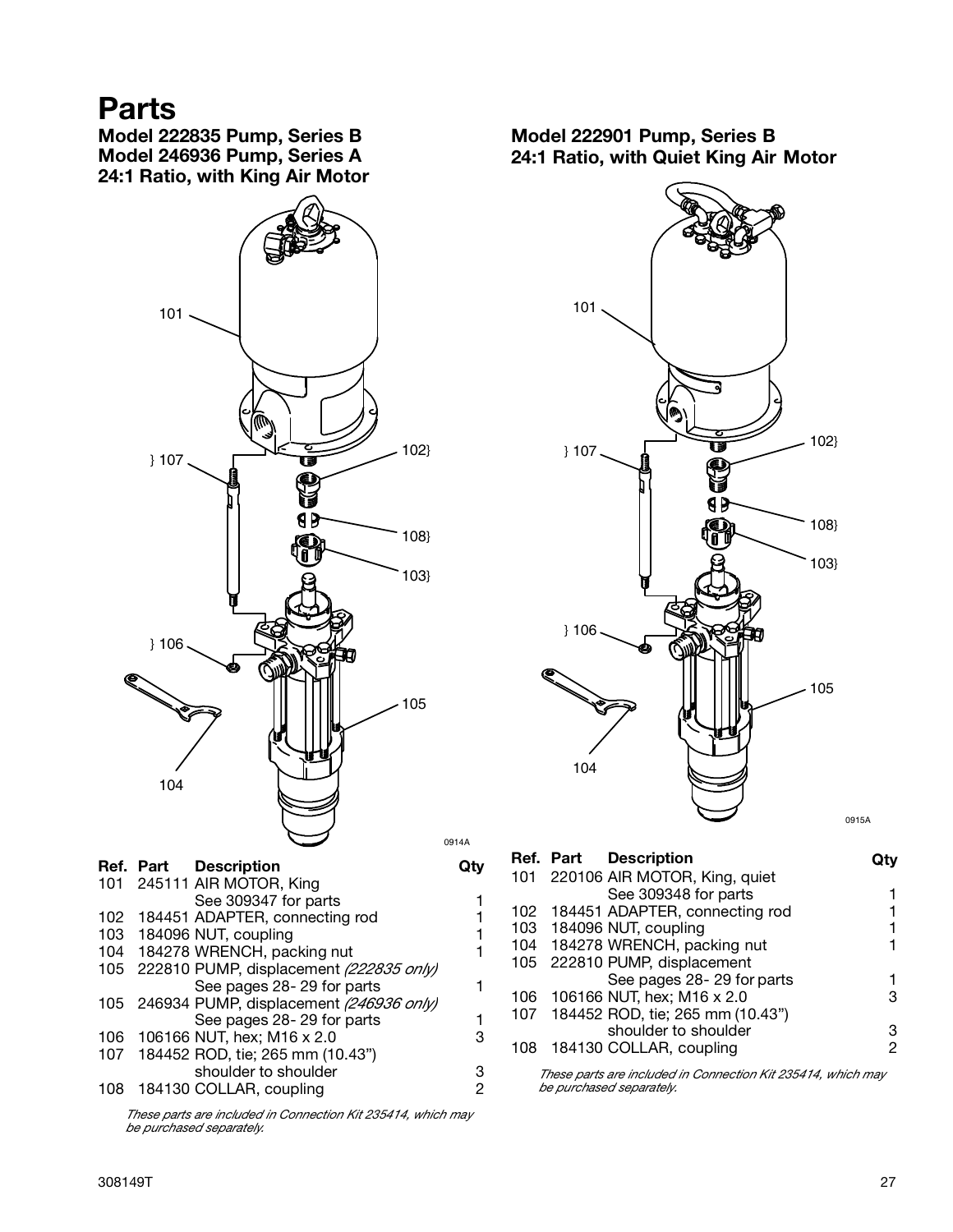#### **Model 222902 Pump, Series B Model 246937 Pump, Series A with Viscount Hydraulic Motor**



|     | <b>Ref. Part Description</b>                |   |
|-----|---------------------------------------------|---|
| 101 | 235345 HYDRAULIC MOTOR, Viscount            |   |
|     | See 307158 for parts                        |   |
|     | 102 184595 ADAPTER, connecting rod          |   |
|     | 103 184096 NUT, coupling                    |   |
|     | 104 184278 WRENCH, packing nut              |   |
| 105 | 222810 PUMP, displacement (222902 only)     |   |
|     | See pages 28-29 for parts                   |   |
|     | 105 246934 PUMP, displacement (246937 only) |   |
|     | See pages 28-29 for parts                   |   |
|     | 106 106166 NUT, hex; M16 x 2.0              | З |
| 107 | 184596 ROD, tie; 315 mm (12.40")            |   |
|     | shoulder to shoulder                        | 3 |
| 108 | 184130 COLLAR, coupling                     | 2 |
|     |                                             |   |

These parts are included in Connection Kit 222976, which may be purchased separately.

0916A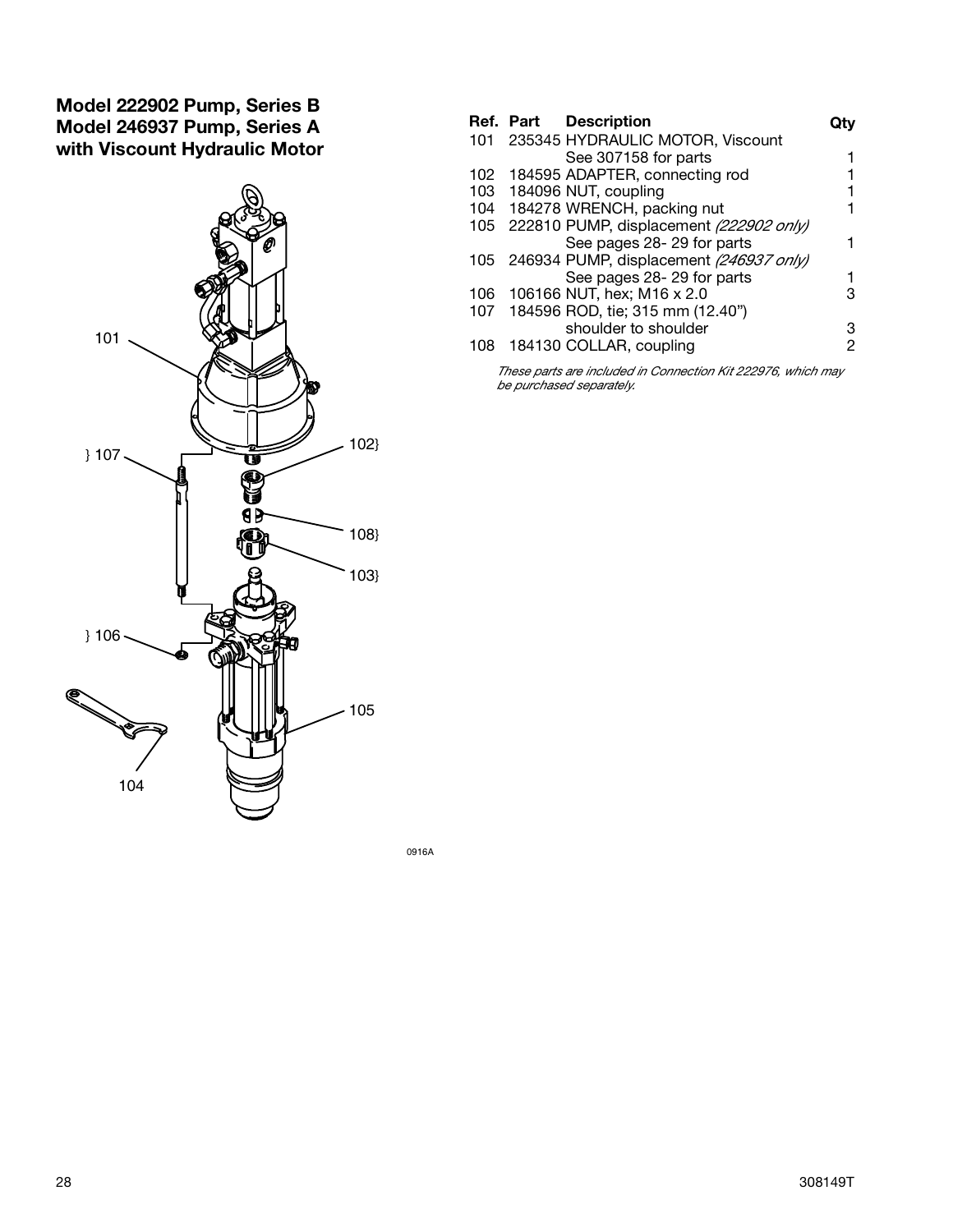**Parts Model 222810, Series B Model 246934, Series A Displacement Pump**



308149T 29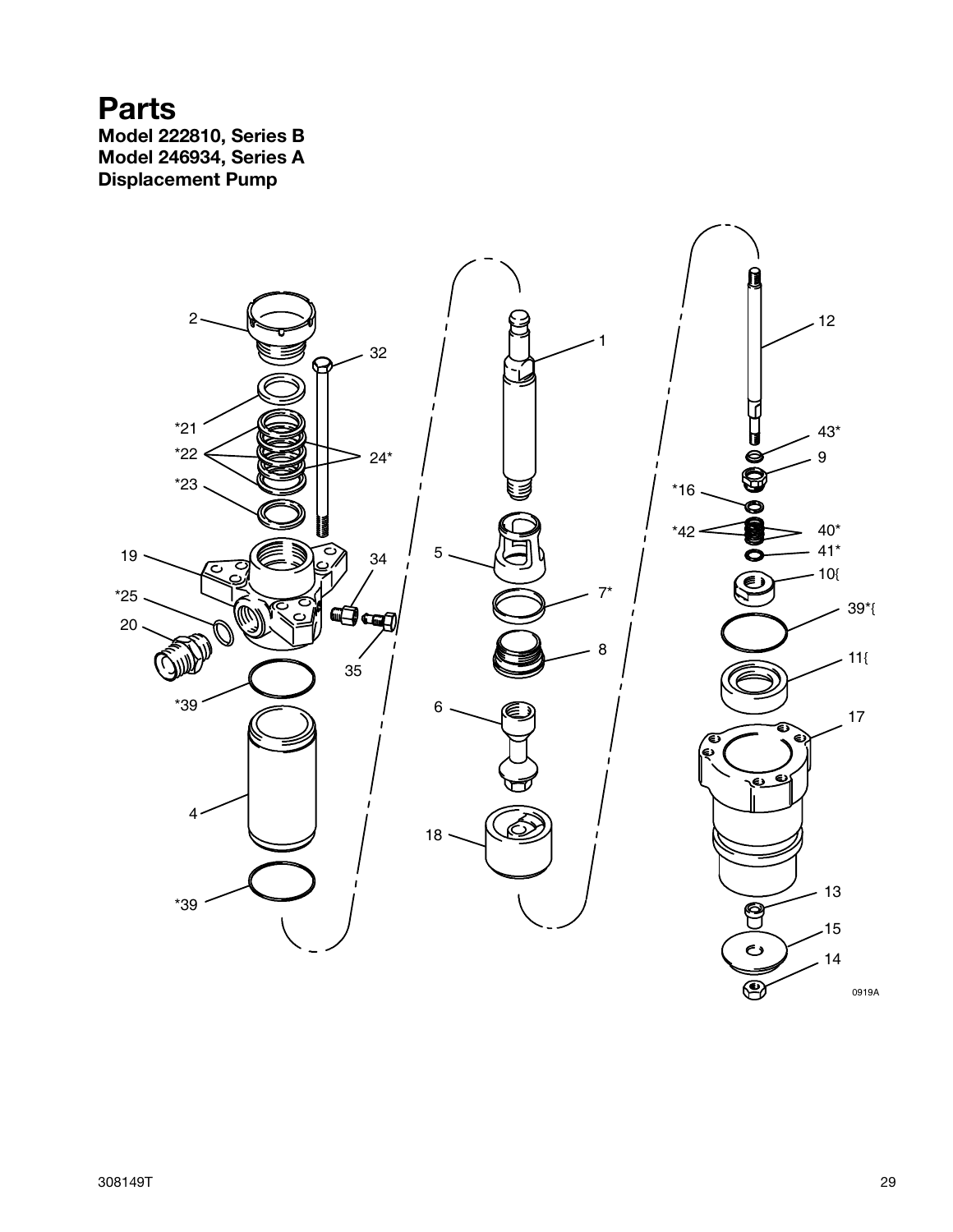# <span id="page-29-0"></span>**Parts**

#### **Model 222810, Series B Model 246934, Series A Displacement Pump**

| Ref.               | Part                      | <b>Description</b>                                                | Qty                         |
|--------------------|---------------------------|-------------------------------------------------------------------|-----------------------------|
| 1                  | 184002                    | ROD, displacement; sst                                            | 1                           |
| 2                  | 24U016                    | PACKING NUT/WET-CUP;                                              |                             |
| 2                  | 246965                    | carbon steel (222810 only)<br>PACKING NUT/WET-CUP;                | 1                           |
|                    |                           | carbon steel (246934 only)                                        | 1                           |
| 4<br>5             | 184393<br>184394          | CYLINDER, pump; sst                                               | 1<br>1                      |
| 6                  | 184441                    | GUIDE, piston; sst<br>PISTON: sst                                 | 1                           |
| $7^*$              | 184395                    | SEAL, piston; UHMWPE                                              | $\mathbf 1$                 |
| 8                  | 184444                    | SEAT, piston; sst                                                 | 1                           |
| 9                  | 189727                    | NUT, packing, intake valve; carbon                                |                             |
|                    |                           | steel                                                             | 1                           |
| 10                 | 184496                    | VALVE BODY, intake; carbon steel                                  | 1                           |
| 11<br>12           | 184495                    | SEAT, intake valve; carbon steel                                  | 1<br>$\mathbf 1$            |
| 13                 | 184400<br>189988          | ROD, priming piston; sst<br>GUIDE, priming piston; sst            | 1                           |
| 14                 | 112733                    | NUT, priming piston; carbon steel                                 | 1                           |
| 15                 | 190276                    | PISTON, priming; carbon steel                                     | 1                           |
| 16*                | 184221                    | GLAND, intake valve, male; sst                                    | 1                           |
| 17                 | 184413                    | HOUSING, intake; ductile iron                                     | 1                           |
| 18                 | 184415                    | GUIDE, rod; sst                                                   | 1                           |
| 19<br>$20^{2}$ psi | 222920<br>184279          | HOUSING, outlet; ductile iron                                     | 1                           |
|                    | bar                       | FITTING, outlet; 1- 1/2" npt(m) x<br>M42 x 20; carbon steel       | 1                           |
| $21 \times MPa$    | $22^*$ 1200 84185         | GLAND, throat, female; sst                                        |                             |
|                    |                           | V-PACKING, throat; UHMWPE                                         | scfmy                       |
| $23*$              | 8.484235                  | GLAND, throat, male; sst                                          | $m^3/\breve{\text{min}}$ in |
| 24*                | 109315<br>1000            | V-PACKING, throat; PTFE                                           | 200                         |
|                    |                           | (222810 only)                                                     | 5.60-                       |
| 24                 | $^{79}_{7,0}$ 09317       | V-PACKING, throat; PTFE                                           |                             |
| யீ5*               | 800 09213                 | (246934 only)<br>o-Ring; PTFE                                     | 1601                        |
| 92                 | 5409203                   | SCREW, cap, hex hd;                                               | 4.48                        |
|                    | 5.6                       | 5/8-11 unc-2A x 12" (305 mm)                                      | 6                           |
| ဖြိ4<br>மீ         | 60065702                  | BODY, bleeder valve; 3/8-18 npt x120                              |                             |
|                    | 12                        | 1/2- 20 unf-2b                                                    | 3.361                       |
| ⊕ვ                 | 4.490128                  | PLUG, valve; 1/2- 20 unf-2a                                       | 1                           |
| 9்9*               | 400 84072                 | SEAL; Acetal                                                      | -3<br>80                    |
| <b>∃</b> 0*<br>교1* | 2809301<br>84171ج         | V-PACKING, intake valve; PTFE<br>GLAND, intake valve, female; sst | 2.2P                        |
| 42*                | 109251                    | V-PACKING, intake valve;                                          |                             |
|                    | 200                       | <b>UHMWPE</b>                                                     | 40                          |
| $43*$              | <sup>1</sup> 189724       | SEAL; UHMWPE                                                      | 1.12                        |
| 44                 | 184090                    | PLATE, warning (not shown)                                        |                             |
| 45                 | 184293                    | PLATE, warning (not shown)                                        |                             |
|                    | 46gpm 172477              | TAG, warning (not shown)                                          | 1                           |
|                    | li <b>牮ア</b> s/min 172479 | TAG, warning (not shown)                                          | 1                           |

These parts are included in Repair Kit 222860, which may be purchased separately.

 These parts are included in Intake Valve Repair Kit 222974, which may be purchased separately. (The kit includes one seal, item 39.)

 Replacement Danger and Warning labels, tags and cards are available at no cost.

 These parts are included in Repair Kit 234419, which may be purchased separately.

#### **PTFE Packing Conversion Kit 222861**

Use to convert the pump to all PTFE throat and intake packings. Must be purchased separately. Includes instructions.

#### **Leather Packing Conversion Kit 222862**

Use to convert the pump to leather throat and intake packings, with a PTFE backup. Must be purchased separately. Includes instructions.

#### **Ink Pump Conversion Kit 249032 psi**

**0**

| bar                  | cycles/min                                         |                    |
|----------------------|----------------------------------------------------|--------------------|
|                      | Userto conversthe pump from 222810 style to 246934 |                    |
| sty1290<br>84<br>8.4 |                                                    | scfm<br>$m^3/m$ in |
| 1000                 |                                                    | 200                |
| 70<br>7.0            |                                                    | 5.60               |
| 800                  |                                                    | 160                |
| 56<br>5.6            |                                                    | 4.48               |
| 600                  |                                                    | 120                |
| 12<br>4.2            |                                                    | 3.36               |
| 400                  |                                                    | 80                 |
| 28                   |                                                    | 2.24               |
| 2.8                  |                                                    |                    |
| 200                  |                                                    | 40                 |
| 14<br>1.4            |                                                    | 1.12               |
|                      |                                                    |                    |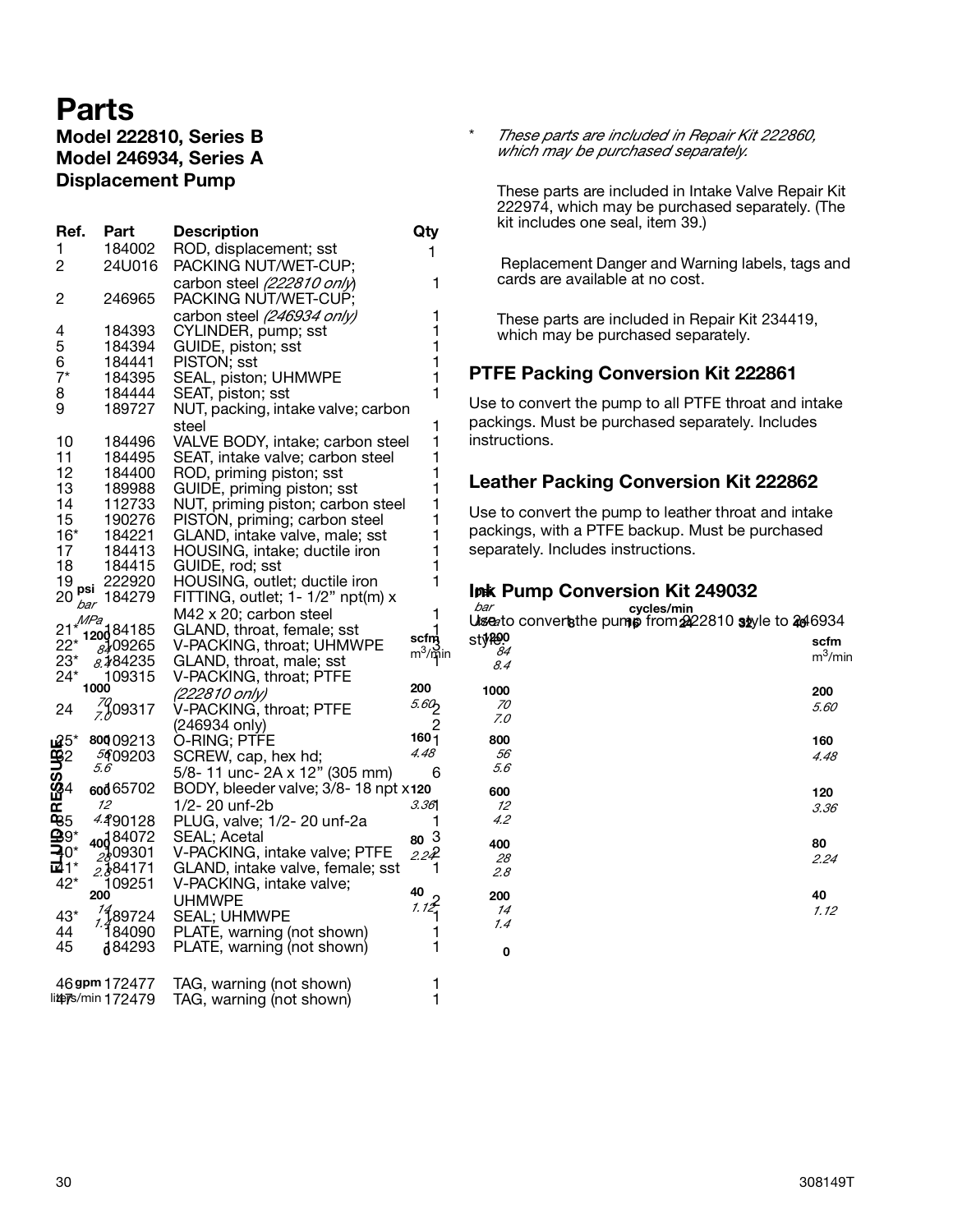#### **(Model 222828 and 246935 Bulldog Pump)**

<span id="page-30-1"></span><span id="page-30-0"></span>

| Recommended pump speed for continuous operation 60 cycles per min       |                                                                      |
|-------------------------------------------------------------------------|----------------------------------------------------------------------|
|                                                                         |                                                                      |
|                                                                         |                                                                      |
|                                                                         |                                                                      |
|                                                                         |                                                                      |
|                                                                         |                                                                      |
|                                                                         |                                                                      |
|                                                                         |                                                                      |
|                                                                         |                                                                      |
|                                                                         |                                                                      |
| Wetted partsCarbon Steel; Chrome, Zinc, and Electroless Nickel Plating; |                                                                      |
|                                                                         | 304 and 17-4 PH Grades of Stainless Steel; E52100 Alloy Steel;       |
|                                                                         | Ductile Iron; Acetal; PTFE; Ultra-High Molecular Weight Polyethylene |

**psi** bar

**KEY:** Fluid Outlet Pressure - Black Curves Air Consumption - Gray Curves

**NOTE:** Recommended pump speed for continuous operation

- **A** 0.7 MPa, 7 bar (100 psi) Air Pressure
- **B** 0.49 MPa, 4.9 bar (70 psi) Air Pressure
- **C** 0.28 MPa, 2.8 bar (40 psi) Air Pressure







**To find Fluid Outlet Pressure** (MPa/bar/psi) at a specific fluid flow (lpm/gpm) and operating air pressure (MPa/bar/psi):

- 1. Locate desired flow along bottom of chart.
- 2. Follow vertical line up to intersection with selected fluid outlet pressure curve (black). Follow left to scale to read fluid outlet pressure.



- 1. Locate desired flow along bottom of chart.
- 2. Read vertical line up to intersection with selected air consumption curve (gray). Follow right to scale to read air consumption.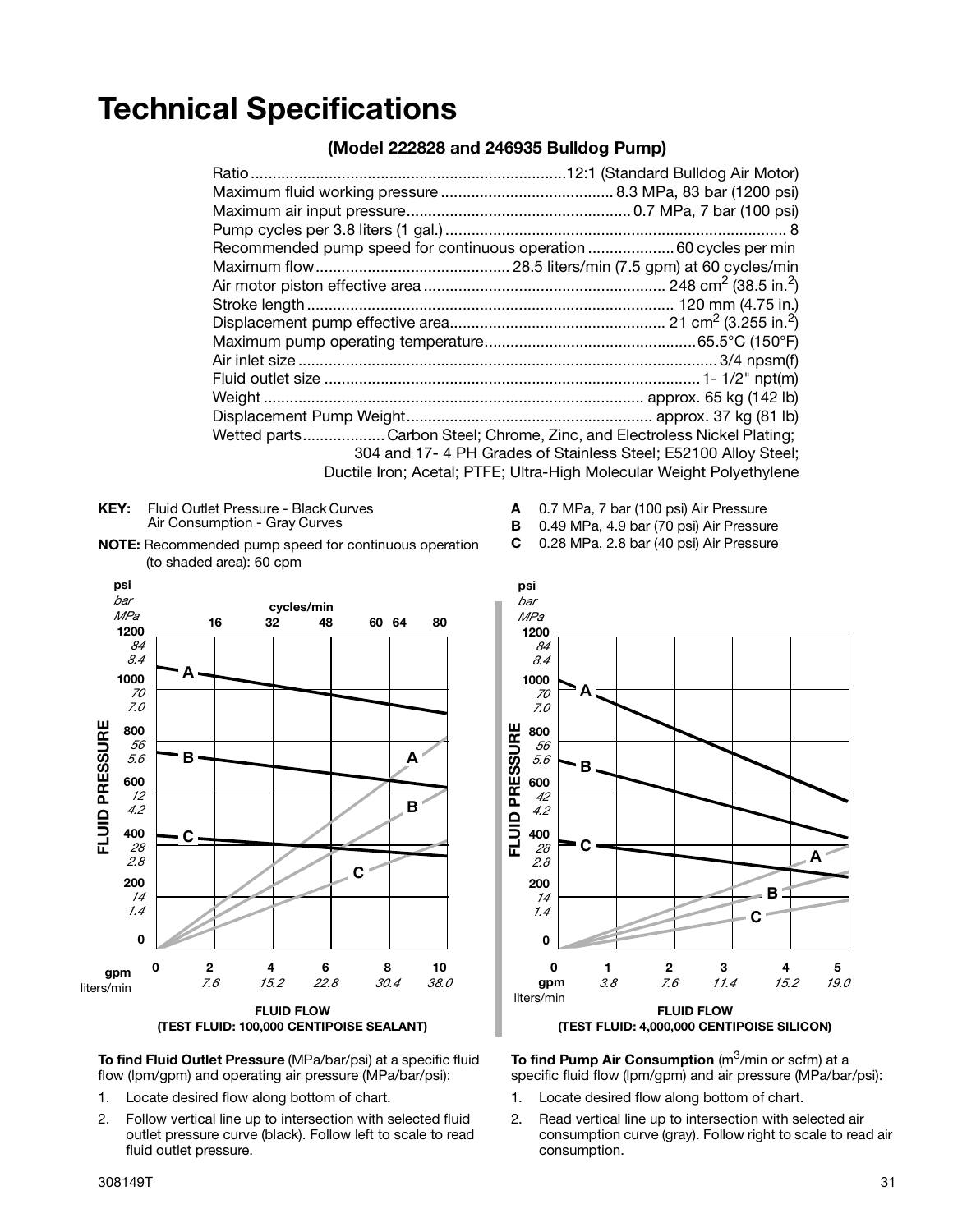#### **(Model 222829 Quiet Bulldog Pump)**

<span id="page-31-0"></span>

| Recommended pump speed for continuous operation 60 cycles per min         |                                                                                                                                        |
|---------------------------------------------------------------------------|----------------------------------------------------------------------------------------------------------------------------------------|
|                                                                           |                                                                                                                                        |
|                                                                           |                                                                                                                                        |
|                                                                           |                                                                                                                                        |
|                                                                           |                                                                                                                                        |
|                                                                           |                                                                                                                                        |
|                                                                           |                                                                                                                                        |
|                                                                           |                                                                                                                                        |
|                                                                           |                                                                                                                                        |
|                                                                           |                                                                                                                                        |
| Wetted parts  Carbon Steel; Chrome, Zinc, and Electroless Nickel Plating; | 304 and 17-4 PH Grades of Stainless Steel; E52100 Alloy Steel;<br>Ductile Iron; Acetal; PTFE; Ultra-High Molecular Weight Polyethylene |
|                                                                           |                                                                                                                                        |

**KEY:** Fluid Outlet Pressure - Black Curves Air Consumption - Gray Curves

- **A** 0.7 MPa, 7 bar (100 psi) Air Pressure
- **B** 0.49 MPa, 4.9 bar (70 psi) Air Pressure

**C** 0.28 MPa, 2.8 bar (40 psi) Air Pressure

**NOTE:** Recommended pump speed for continuous operation (to shaded area): 60 cpm



**To find Fluid Outlet Pressure** (MPa/bar/psi) at a specific fluid flow (lpm/gpm) and operating air pressure (MPa/bar/psi):

- 1. Locate desired flow along bottom of chart.
- 2. Follow vertical line up to intersection with selected fluid outlet pressure curve (black). Follow left to scale to read fluid outlet pressure.



**To find Pump Air Consumption** (m<sup>3</sup>/min or scfm) at a specific fluid flow (lpm/gpm) and air pressure (MPa/bar/psi):

- 1. Locate desired flow along bottom of chart.
- 2. Read vertical line up to intersection with selected air consumption curve (gray). Follow right to scale to read air consumption.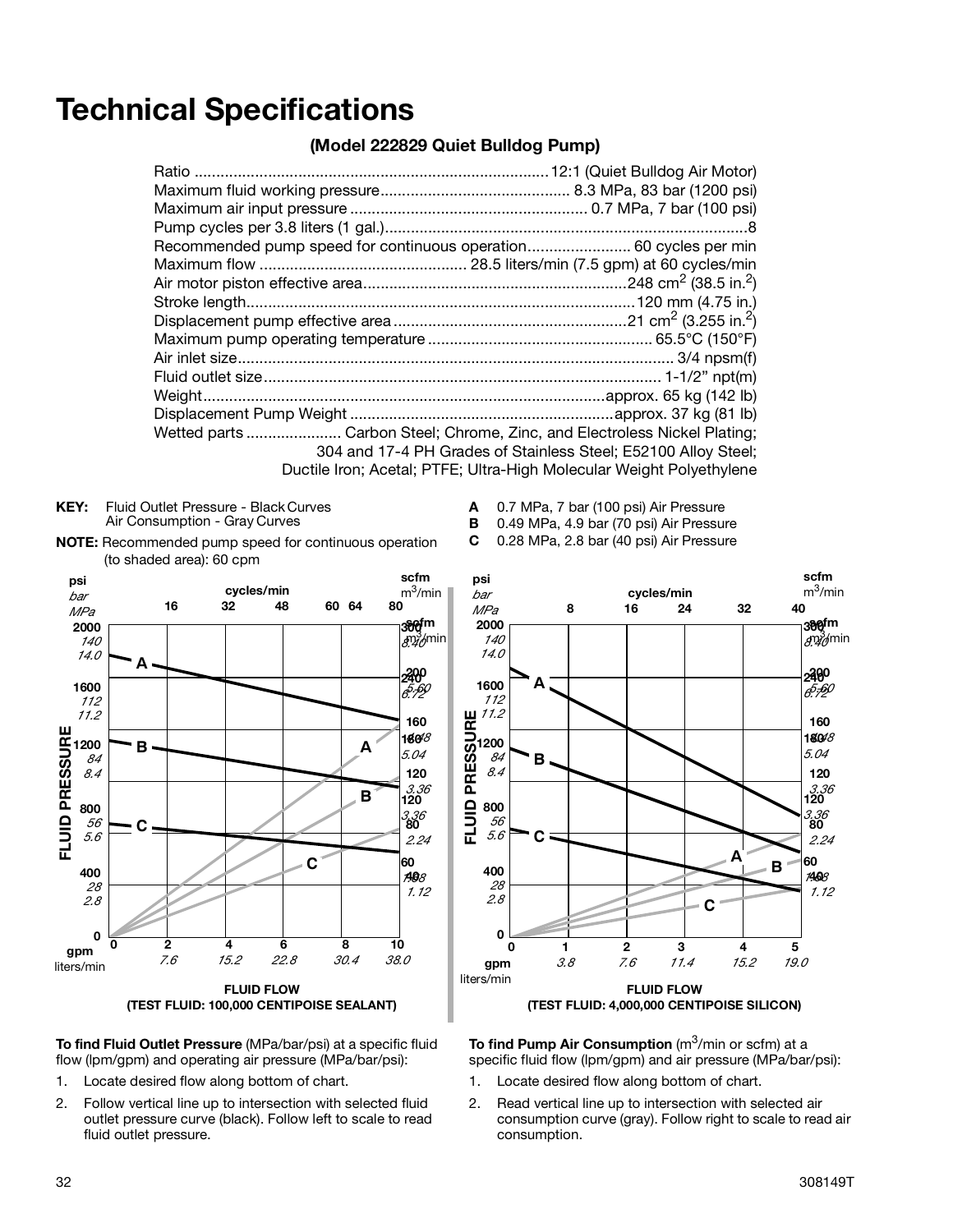#### **(Model 222835 and 246936 King Pump)**

<span id="page-32-0"></span>

| Recommended pump speed for continuous operation 50 cycles per min        |  |
|--------------------------------------------------------------------------|--|
|                                                                          |  |
|                                                                          |  |
|                                                                          |  |
|                                                                          |  |
|                                                                          |  |
|                                                                          |  |
|                                                                          |  |
|                                                                          |  |
|                                                                          |  |
| Wetted parts Carbon Steel; Chrome, Zinc, and Electroless Nickel Plating; |  |
| 304 and 17-4 PH Grades of Stainless Steel; E52100 Alloy Steel;           |  |
| Ductile Iron; Acetal; PTFE; Ultra-High Molecular Weight Polyethylene     |  |

**psi** bar

**KEY:** Fluid Outlet Pressure - Black Curves Air Consumption - Gray Curves

- **A** 0.63 MPa, 6.3 bar (90 psi) Air Pressure
- **B** 0.49 MPa, 4.9 bar (70 psi) Air Pressure

**C** 0.28 MPa, 2.8 bar (40 psi) Air Pressure



**NOTE:** Recommended pump speed for continuous operation



**cycles/min**

**(TEST FLUID: 4,000,000 CENTIPOISE SILICON)**

**To find Fluid Outlet Pressure** (MPa/bar/psi) at a specific fluid flow (lpm/gpm) and operating air pressure (MPa/bar/psi):

- 1. Locate desired flow along bottom of chart.
- 2. Follow vertical line up to intersection with selected fluid outlet pressure curve (black). Follow left to scale to read fluid outlet pressure.



- 1. Locate desired flow along bottom of chart.
- 2. Read vertical line up to intersection with selected air consumption curve (gray). Follow right to scale to read air consumption.

**scfm**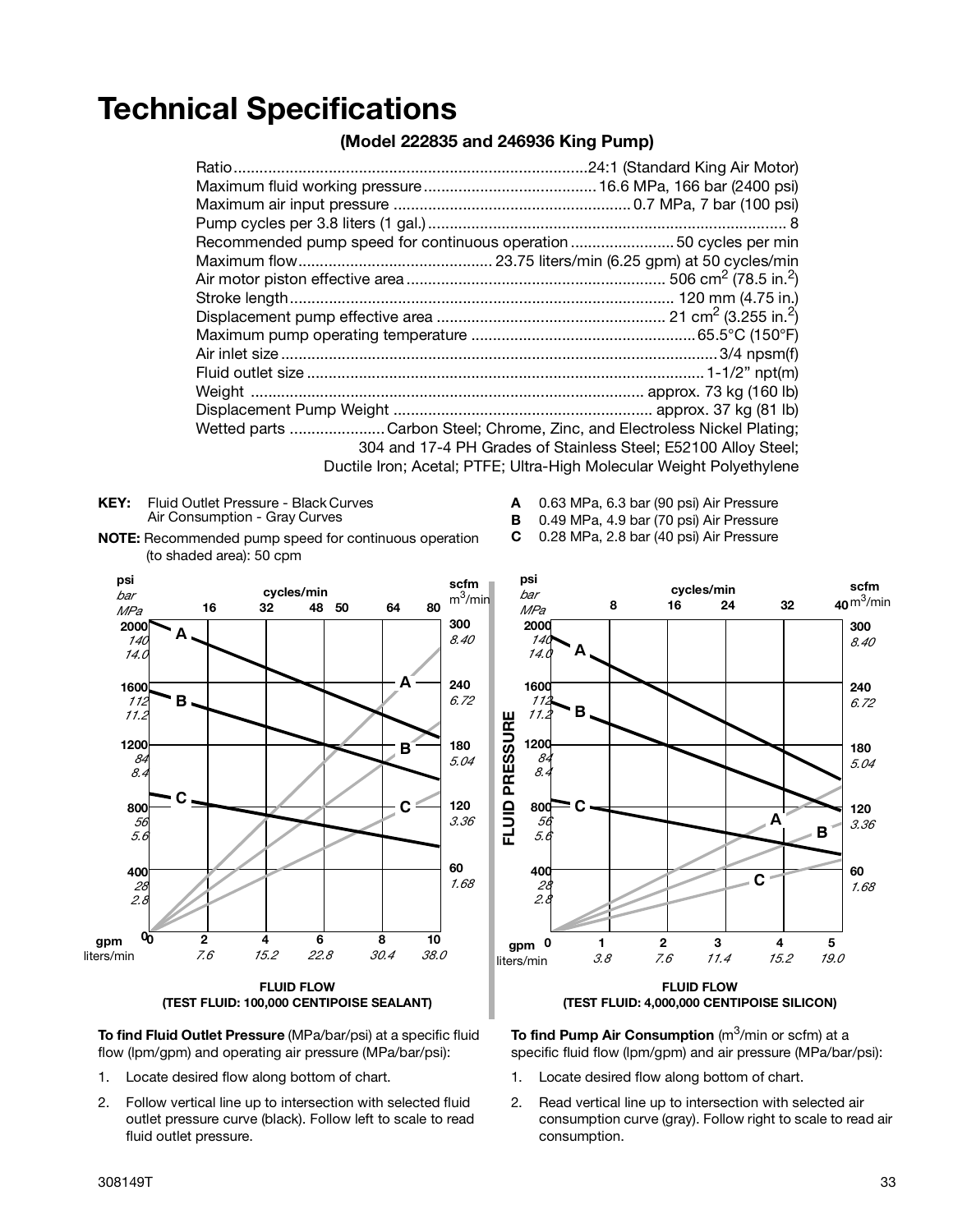#### **(Model 222901 Quiet King Pump)**

<span id="page-33-0"></span>

| Wetted parts  Carbon Steel; Chrome, Zinc, and Electroless Nickel Plating; |                                                                      |
|---------------------------------------------------------------------------|----------------------------------------------------------------------|
|                                                                           | 304 and 17-4 PH Grades of Stainless Steel; E52100 Alloy Steel;       |
|                                                                           | Ductile Iron; Acetal; PTFE; Ultra-High Molecular Weight Polyethylene |

- **KEY:** Fluid Outlet Pressure Black Curves Air Consumption - Gray Curves
- **NOTE:** Recommended pump speed for continuous operation (to shaded area): 50 cpm





**To find Fluid Outlet Pressure** (MPa/bar/psi) at a specific fluid flow (lpm/gpm) and operating air pressure (MPa/bar/psi):

- 1. Locate desired flow along bottom of chart.
- 2. Follow vertical line up to intersection with selected fluid outlet pressure curve (black). Follow left to scale to read fluid outlet pressure.
- **A** 0.63 MPa, 6.3 bar (90 psi) Air Pressure
- **B** 0.49 MPa, 4.9 bar (70 psi) Air Pressure





**To find Pump Air Consumption** (m<sup>3</sup>/min or scfm) at a specific fluid flow (lpm/gpm) and air pressure (MPa/bar/psi):

- 1. Locate desired flow along bottom of chart.
- 2. Read vertical line up to intersection with selected air consumption curve (gray). Follow right to scale to read air consumption.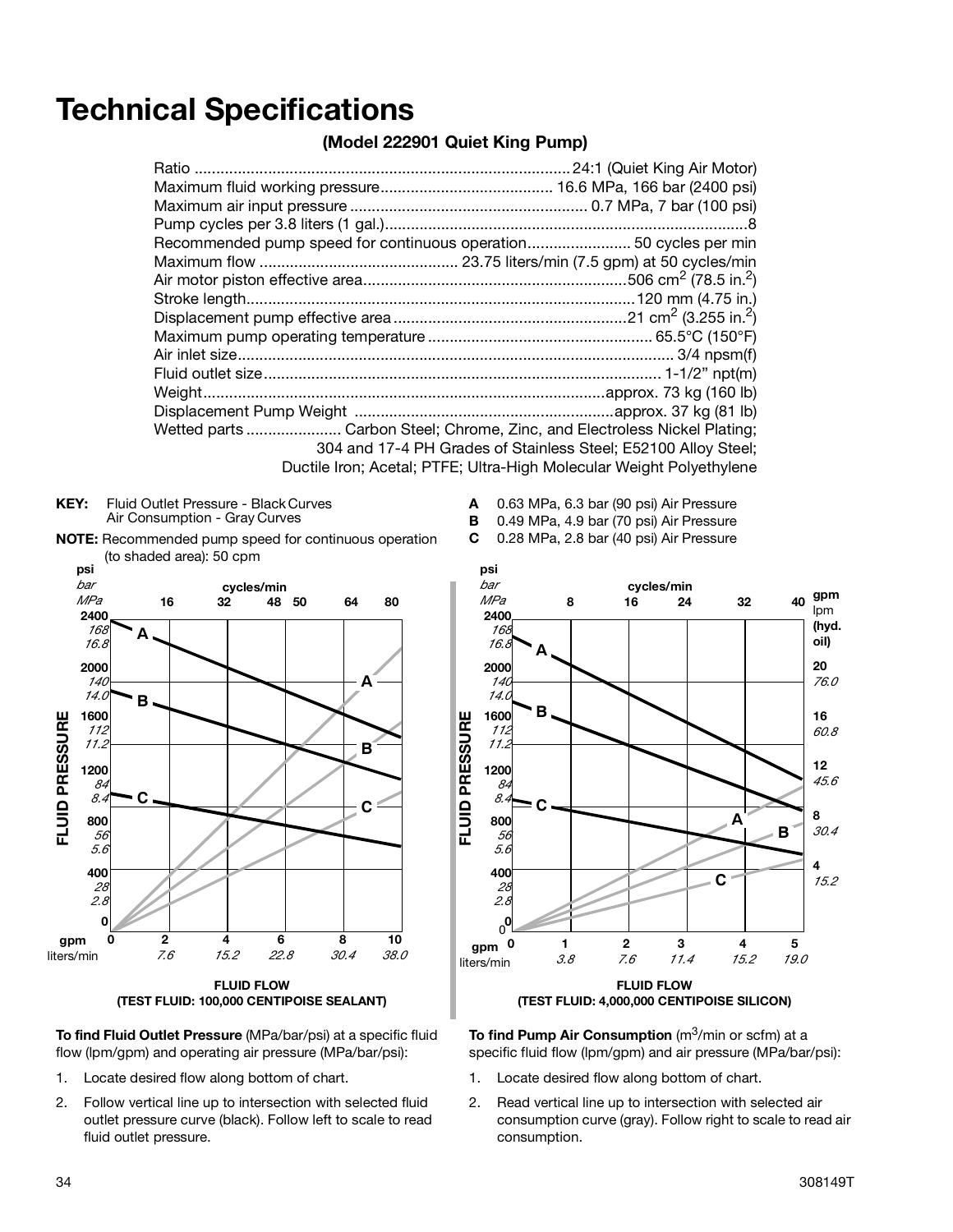#### **(Model 222902 and 246937 Viscount Pump)**

<span id="page-34-1"></span><span id="page-34-0"></span>

| Maximum hydraulic oil input pressure  10.5 MPa, 105 bar (1500 psi)       |                                                                      |
|--------------------------------------------------------------------------|----------------------------------------------------------------------|
|                                                                          |                                                                      |
| Recommended pump speed for continuous operation60 cycles per min         |                                                                      |
|                                                                          |                                                                      |
|                                                                          |                                                                      |
|                                                                          |                                                                      |
|                                                                          |                                                                      |
|                                                                          |                                                                      |
|                                                                          |                                                                      |
|                                                                          |                                                                      |
|                                                                          |                                                                      |
|                                                                          |                                                                      |
| Wetted parts Carbon Steel; Chrome, Zinc, and Electroless Nickel Plating; |                                                                      |
|                                                                          | 304 and 17-4 PH Grades of Stainless Steel; E52100 Alloy Steel;       |
|                                                                          | Ductile Iron; Acetal; PTFE; Ultra-High Molecular Weight Polyethylene |

- **KEY:** Fluid Outlet Pressure Black Curves Air Consumption - Gray Curves
- **NOTE:** Recommended pump speed for continuous operation (to shaded area): 60 cpm
- **cycles/min 16 32 48 60 64 80** 80gpm  $10$   $32$   $40$   $00$   $04$   $00$ lpm **(hyd. oil) A 20** 76.0 FLUID PRESSURE **FLUID PRESSURE 16** 60.8 **B 12** 45.6 hydraulic oil consumption **8 C** 30.4 **4** 15.2 **0 2 4 6 8 10** 0 2 4 6 8 10 7.6 15.2 22.8 30.4 38.0 **FLUID FLOW (TEST FLUID: 100,000 CENTIPOISE SEALANT)**

**To find Fluid Outlet Pressure** (MPa/bar/psi) at a specific fluid flow (lpm/gpm) and operating air pressure (MPa/bar/psi):

- 1. Locate desired flow along bottom of chart.
- 2. Follow vertical line up to intersection with selected fluid outlet pressure curve (black). Follow left to scale to read fluid outlet pressure.
- **A** 10.5 MPa, 105 bar (1500 psi) Hydraulic Oil Pressure
- **B** 7.4 MPa, 74 bar (1050 psi) Hydraulic Oil Pressure
- **C** 4.2 MPa, 42 bar (600 psi) Hydraulic Oil Pressure





**To find Pump Hydraulic Oil Consumption** (lpm or gpm) at a specific fluid flow (lpm/gpm) and hydraulic oil pressure (MPa/bar/psi):

- 1. Locate desired flow along bottom of chart.
- 2. Read vertical line up to intersection with oil consumption curve (gray). Follow right to scale to read oil consumption.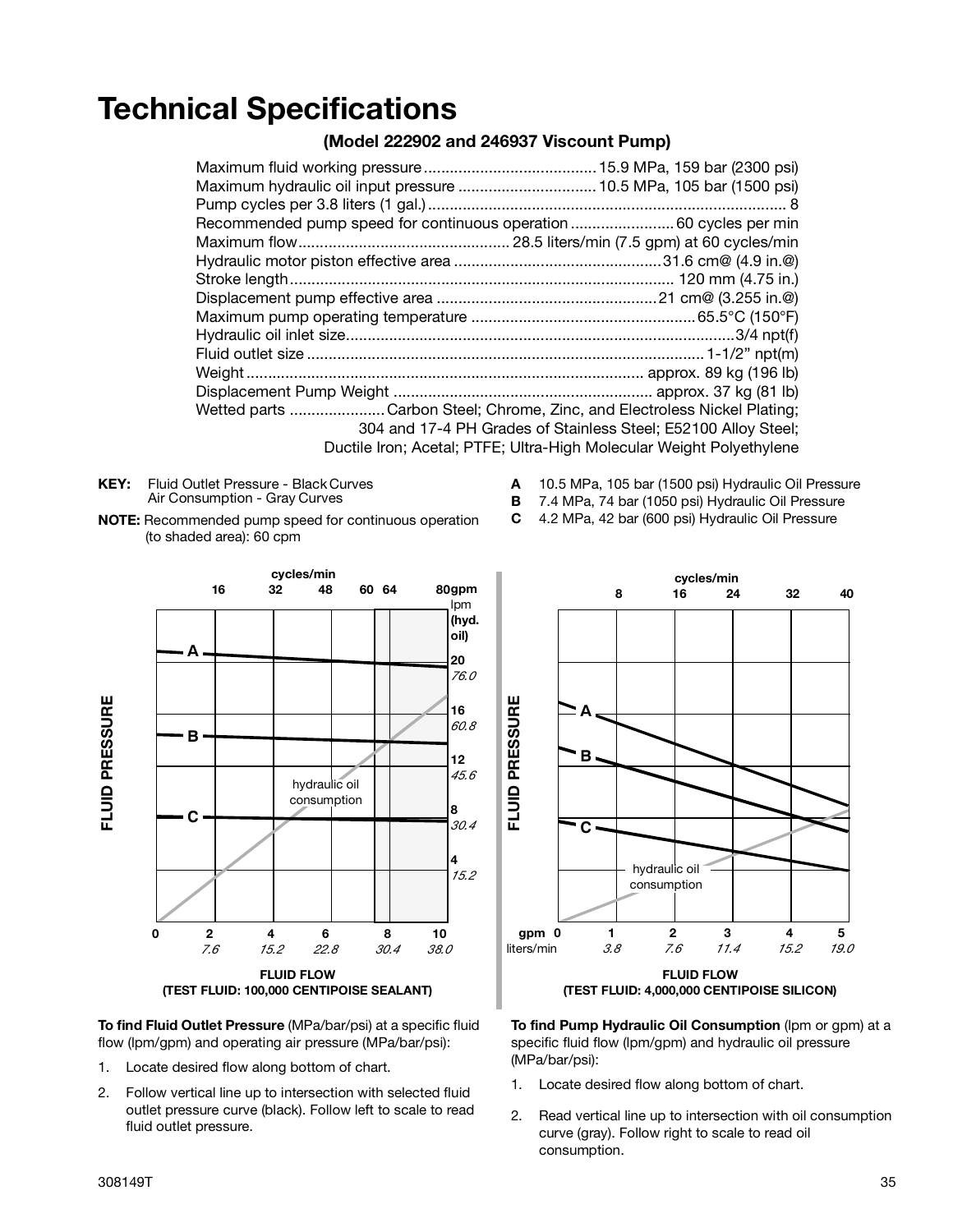# <span id="page-35-0"></span>**Dimensions**

**Model 222835 Shown**



0913

| <b>Pump Model</b> | A                     | в                     | C                     | D                     | Е                     |
|-------------------|-----------------------|-----------------------|-----------------------|-----------------------|-----------------------|
| 222828,           | 1333.6 mm             | 540.5 mm              | 793.1 mm              | 664.7 mm              | 256.8 mm              |
| 246935            | $(52.5 \text{ in.})$  | $(21.28$ in.)         | $(31.22 \text{ in.})$ | $(26.17 \text{ in.})$ | $(10.11 \text{ in.})$ |
| 222829            | 1349.1 mm             | 556 mm                | 793.1 mm              | 664.7 mm              | 256.8 mm              |
|                   | $(53.11 \text{ in.})$ | $(21.89$ in.)         | $(31.22$ in.)         | $(26.17 \text{ in.})$ | $(10.11 \text{ in.})$ |
| 222835,           | 1376.1 mm             | 583 mm                | 793.1 mm              | 664.7 mm              | 256.8 mm              |
| 246936            | (54.18 in.)           | $(22.95$ in.)         | $(31.22$ in.)         | $(26.17 \text{ in.})$ | $(10.11 \text{ in.})$ |
| 222901            | 1385.6 mm             | 592.5 mm              | 793.1 mm              | 664.7 mm              | 256.8 mm              |
|                   | (54.55 in.)           | $(23.33 \text{ in.})$ | $(31.22$ in.)         | (26.17 in.)           | $(10.11 \text{ in.})$ |
| 222902,           | 1415.3 mm             | 622.2 mm              | 793.1 mm              | 664.7 mm              | 256.8 mm              |
| 246937            | (55.72 in.)           | $(24.5 \text{ in.})$  | $(31.22$ in.)         | $(26.17 \text{ in.})$ | $(10.11 \text{ in.})$ |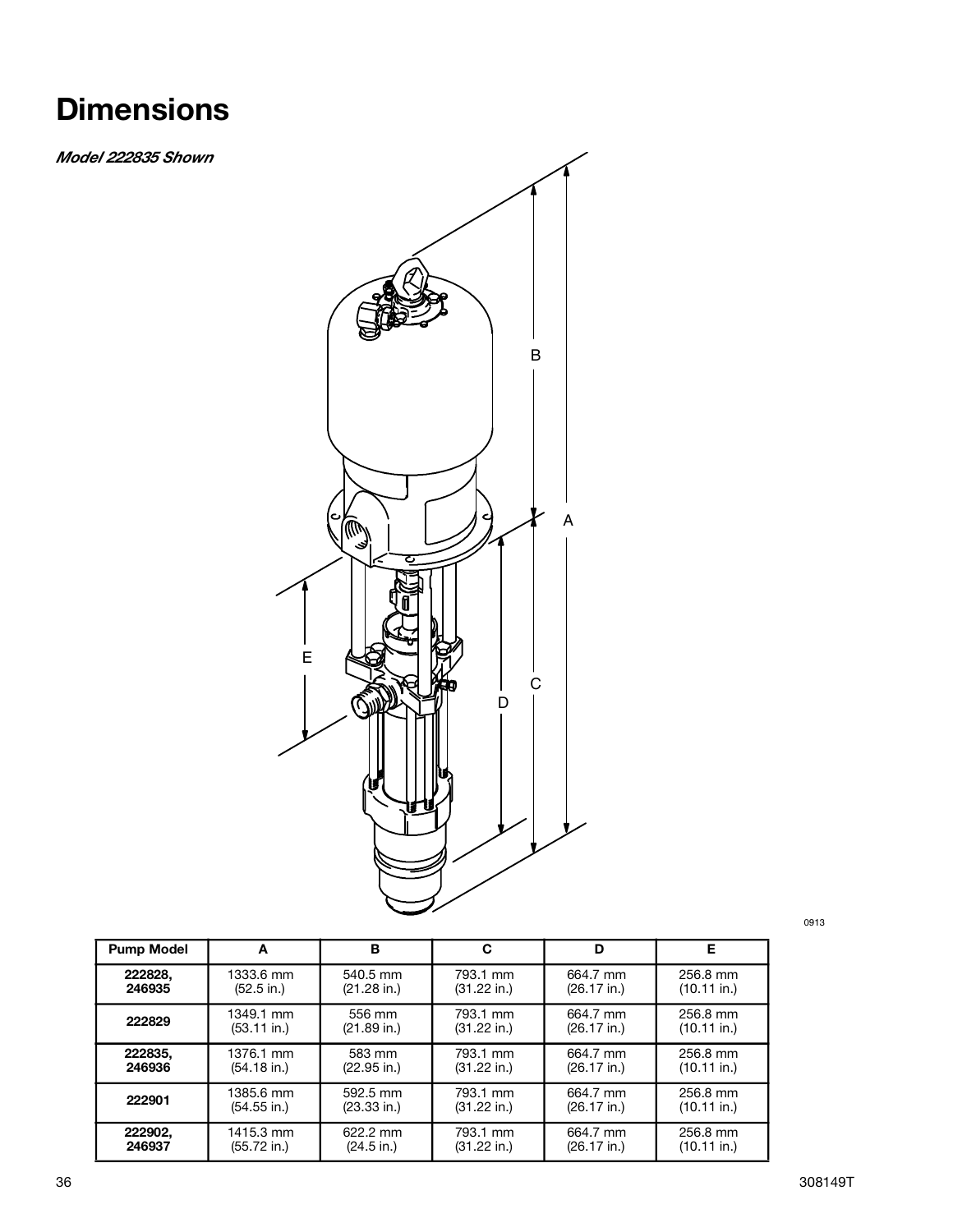# <span id="page-36-1"></span><span id="page-36-0"></span>**Mounting Hole Layouts**



#### **(Bulldog, King, and Viscount Pumps)**

0653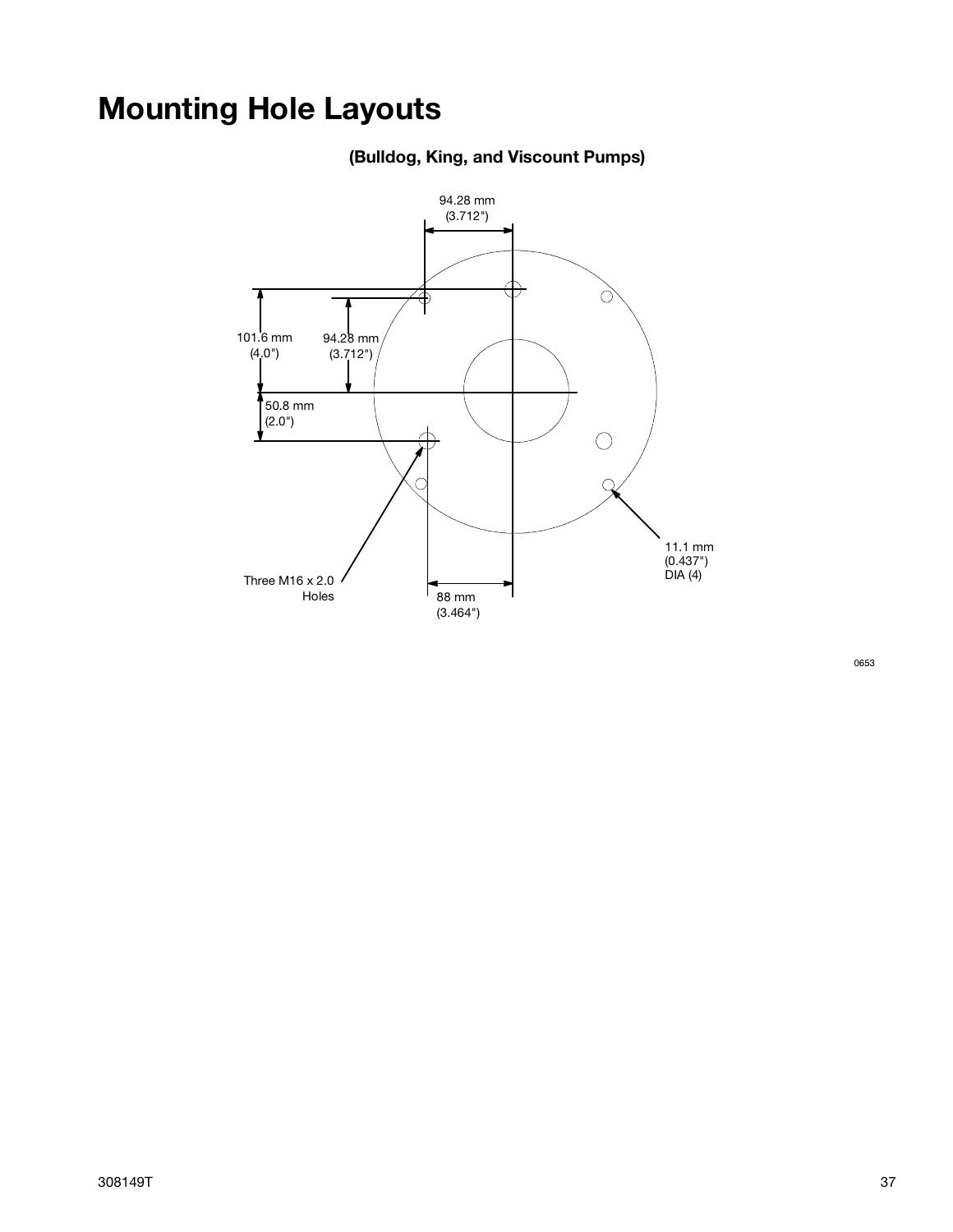# <span id="page-37-0"></span>**California Proposition 65**

### **CALIFORNIA RESIDENTS**

*A* WARNING: Cancer and reproductive harm – www.P65warnings.ca.gov.

All written and visual data contained in this document reflects the latest product information available at the time of publication. Graco reserves the right to make changes at any time without notice. For patent information, see www.graco.com/patents. Original instructions. This manual contains English. MM 308149

**Graco Headquarters:** Minneapolis **International Offices:** Belgium, China, Japan, Korea

**GRACO INC. AND SUBSIDIARIES P.O. BOX 1441 MINNEAPOLIS MN 55440-1441 USA Copyright 2021, Graco Inc. Graco manufacturing locations are registered to ISO 9001** www.graco.com

Revision T, November 2021